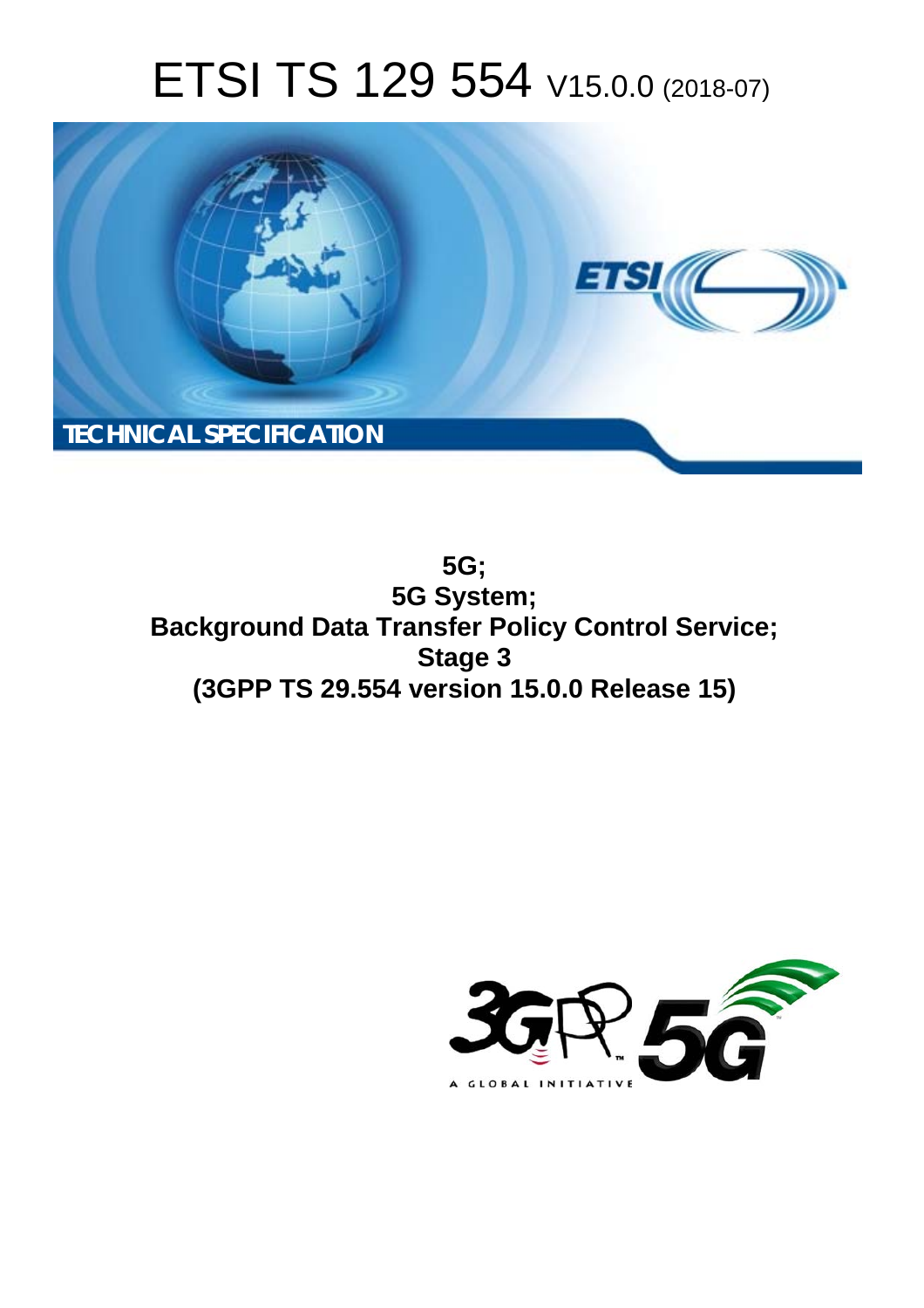Reference DTS/TSGC-0329554vf00

Keywords

 $5G$ 

### *ETSI*

#### 650 Route des Lucioles F-06921 Sophia Antipolis Cedex - FRANCE

Tel.: +33 4 92 94 42 00 Fax: +33 4 93 65 47 16

Siret N° 348 623 562 00017 - NAF 742 C Association à but non lucratif enregistrée à la Sous-Préfecture de Grasse (06) N° 7803/88

#### *Important notice*

The present document can be downloaded from: <http://www.etsi.org/standards-search>

The present document may be made available in electronic versions and/or in print. The content of any electronic and/or print versions of the present document shall not be modified without the prior written authorization of ETSI. In case of any existing or perceived difference in contents between such versions and/or in print, the only prevailing document is the print of the Portable Document Format (PDF) version kept on a specific network drive within ETSI Secretariat.

Users of the present document should be aware that the document may be subject to revision or change of status. Information on the current status of this and other ETSI documents is available at <https://portal.etsi.org/TB/ETSIDeliverableStatus.aspx>

If you find errors in the present document, please send your comment to one of the following services: <https://portal.etsi.org/People/CommiteeSupportStaff.aspx>

#### *Copyright Notification*

No part may be reproduced or utilized in any form or by any means, electronic or mechanical, including photocopying and microfilm except as authorized by written permission of ETSI. The content of the PDF version shall not be modified without the written authorization of ETSI. The copyright and the foregoing restriction extend to reproduction in all media.

> © ETSI 2018. All rights reserved.

**DECT**TM, **PLUGTESTS**TM, **UMTS**TM and the ETSI logo are trademarks of ETSI registered for the benefit of its Members. **3GPP**TM and **LTE**TM are trademarks of ETSI registered for the benefit of its Members and of the 3GPP Organizational Partners. **oneM2M** logo is protected for the benefit of its Members.

**GSM**® and the GSM logo are trademarks registered and owned by the GSM Association.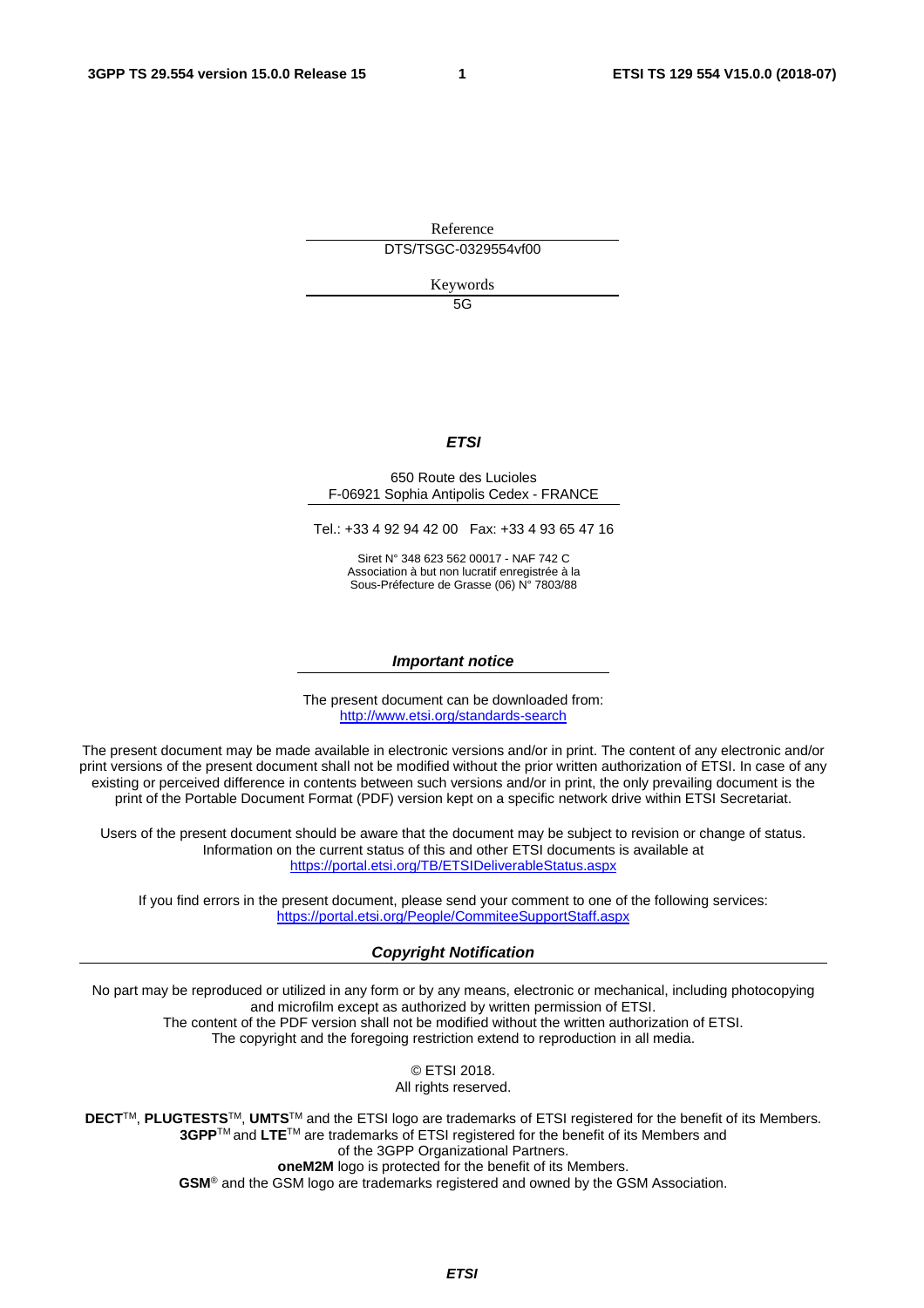## Intellectual Property Rights

#### Essential patents

IPRs essential or potentially essential to normative deliverables may have been declared to ETSI. The information pertaining to these essential IPRs, if any, is publicly available for **ETSI members and non-members**, and can be found in ETSI SR 000 314: *"Intellectual Property Rights (IPRs); Essential, or potentially Essential, IPRs notified to ETSI in respect of ETSI standards"*, which is available from the ETSI Secretariat. Latest updates are available on the ETSI Web server ([https://ipr.etsi.org/\)](https://ipr.etsi.org/).

Pursuant to the ETSI IPR Policy, no investigation, including IPR searches, has been carried out by ETSI. No guarantee can be given as to the existence of other IPRs not referenced in ETSI SR 000 314 (or the updates on the ETSI Web server) which are, or may be, or may become, essential to the present document.

#### **Trademarks**

The present document may include trademarks and/or tradenames which are asserted and/or registered by their owners. ETSI claims no ownership of these except for any which are indicated as being the property of ETSI, and conveys no right to use or reproduce any trademark and/or tradename. Mention of those trademarks in the present document does not constitute an endorsement by ETSI of products, services or organizations associated with those trademarks.

## Foreword

This Technical Specification (TS) has been produced by ETSI 3rd Generation Partnership Project (3GPP).

The present document may refer to technical specifications or reports using their 3GPP identities, UMTS identities or GSM identities. These should be interpreted as being references to the corresponding ETSI deliverables.

The cross reference between GSM, UMTS, 3GPP and ETSI identities can be found under [http://webapp.etsi.org/key/queryform.asp.](http://webapp.etsi.org/key/queryform.asp)

## Modal verbs terminology

In the present document "**shall**", "**shall not**", "**should**", "**should not**", "**may**", "**need not**", "**will**", "**will not**", "**can**" and "**cannot**" are to be interpreted as described in clause 3.2 of the [ETSI Drafting Rules](https://portal.etsi.org/Services/editHelp!/Howtostart/ETSIDraftingRules.aspx) (Verbal forms for the expression of provisions).

"**must**" and "**must not**" are **NOT** allowed in ETSI deliverables except when used in direct citation.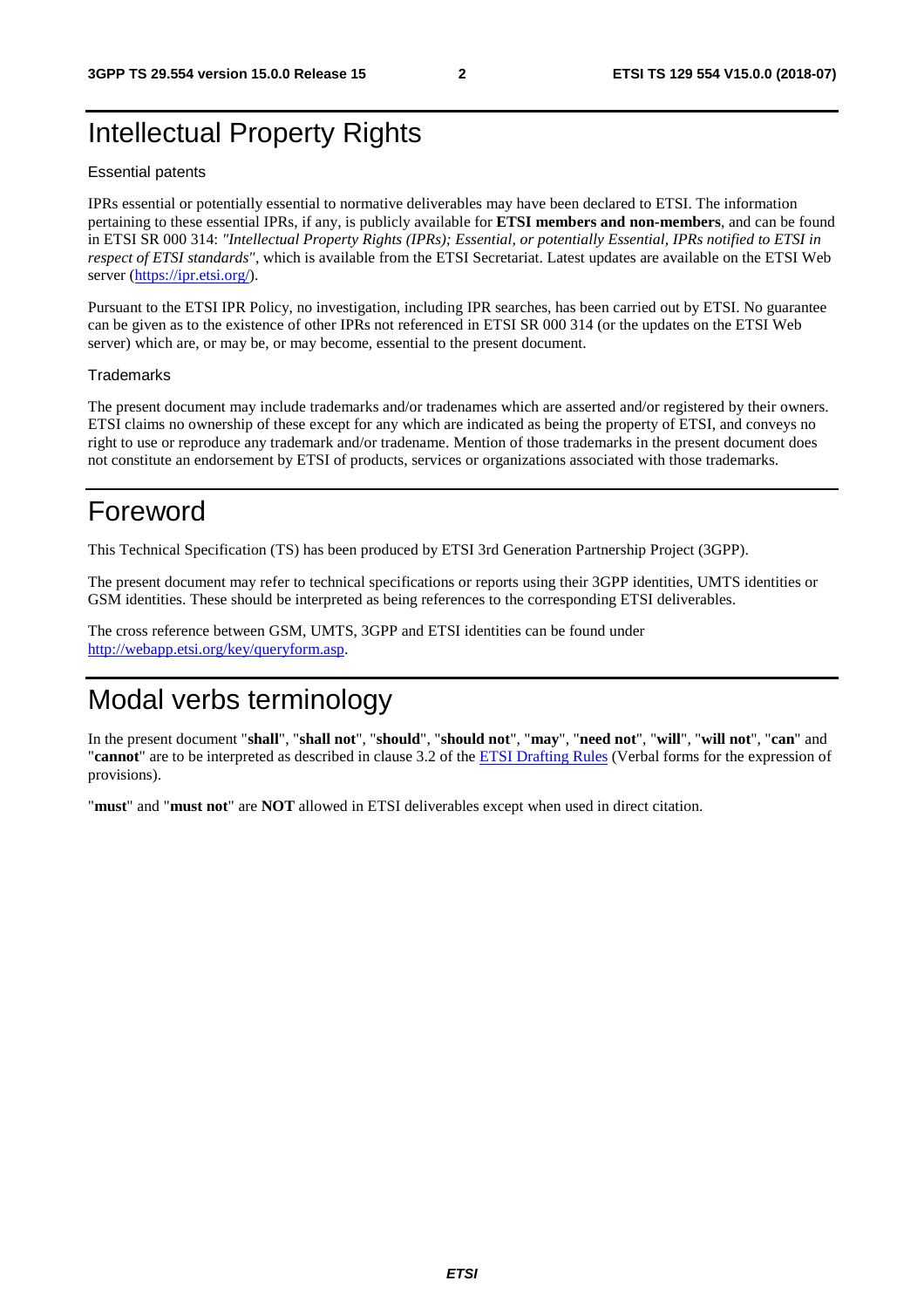$\mathbf{3}$ 

## Contents

| 1         |  |
|-----------|--|
| 2         |  |
| 3         |  |
| 3.1       |  |
| 3.2       |  |
| 4         |  |
| 4.1       |  |
| 4.1.1     |  |
| 4.1.2     |  |
| 4.1.3     |  |
| 4.1.3.1   |  |
| 4.1.3.2   |  |
| 4.2       |  |
| 4.2.1     |  |
| 4.2.2     |  |
| 4.2.2.1   |  |
| 4.2.2.2   |  |
| 4.2.3     |  |
| 4.2.3.1   |  |
| 4.2.3.2   |  |
| 5         |  |
| 5.1       |  |
| 5.2       |  |
| 5.2.1     |  |
| 5.2.2     |  |
| 5.2.2.1   |  |
| 5.2.2.2   |  |
|           |  |
| 5.2.3     |  |
| 5.3       |  |
| 5.3.1     |  |
| 5.3.2     |  |
| 5.3.2.1   |  |
| 5.3.2.2   |  |
| 5.3.2.3   |  |
| 5.3.2.3.1 |  |
| 5.3.2.4   |  |
| 5.3.3     |  |
| 5.3.3.1   |  |
| 5.3.3.2   |  |
| 5.3.3.3   |  |
| 5.3.3.3.1 |  |
| 5.3.3.3.2 |  |
| 5.4       |  |
| 5.5       |  |
| 5.6       |  |
| 5.6.1     |  |
| 5.6.2     |  |
| 5.6.2.1   |  |
| 5.6.2.2   |  |
| 5.6.2.3   |  |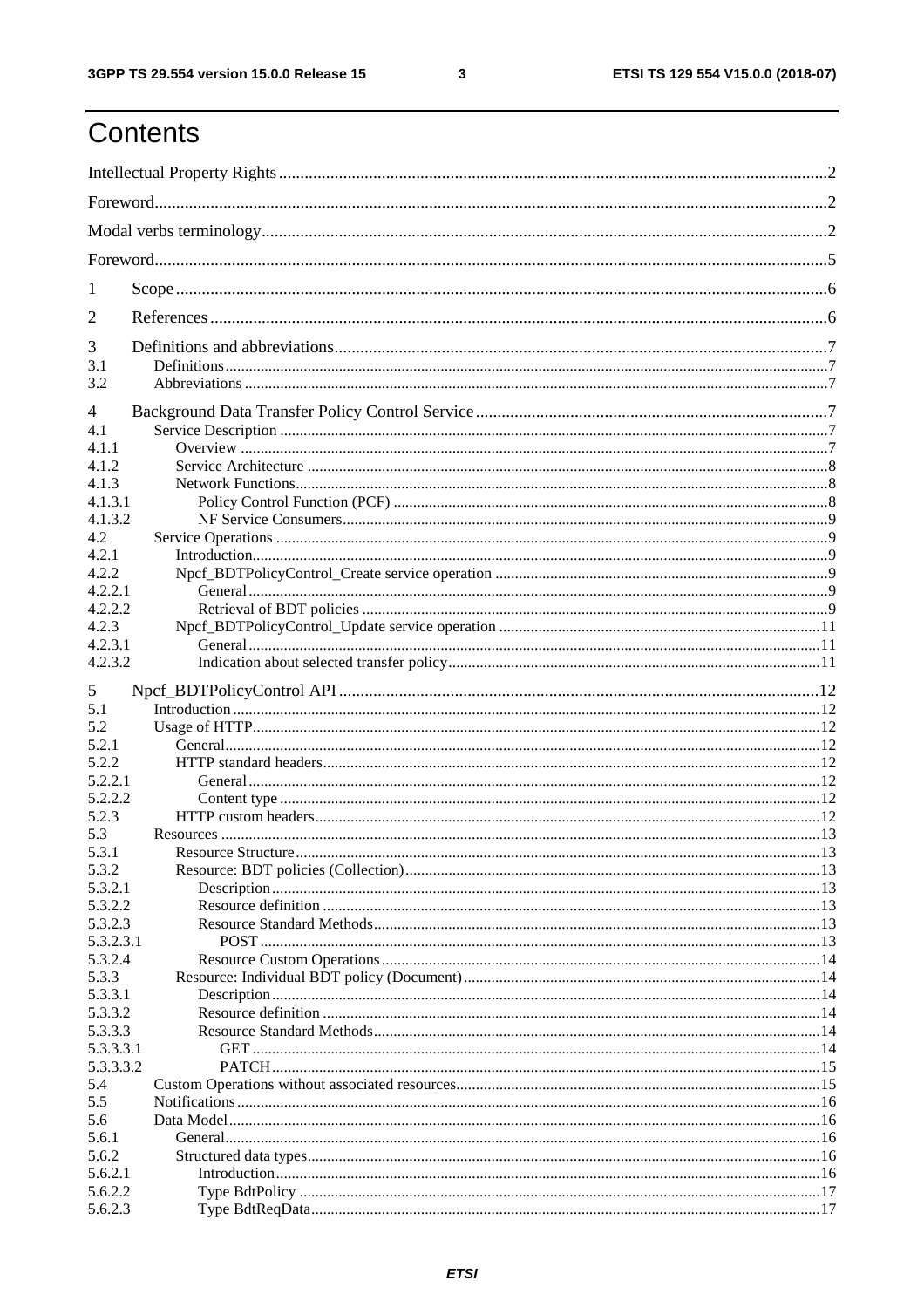$\overline{\mathbf{4}}$ 

| 5.6.2.4 |                               |     |
|---------|-------------------------------|-----|
| 5.6.2.5 |                               |     |
| 5.6.2.6 |                               |     |
| 5.6.2.7 |                               |     |
| 5.6.3   |                               |     |
| 5.6.3.1 |                               |     |
| 5.6.3.2 |                               |     |
| 5.7     |                               |     |
| 5.7.1   |                               |     |
| 5.7.2   |                               |     |
| 5.7.3   |                               |     |
| 5.8     |                               |     |
|         | <b>Annex A (normative):</b>   |     |
|         |                               |     |
| A.2     |                               | .20 |
|         | <b>Annex B</b> (informative): |     |
|         |                               |     |
|         |                               |     |
|         |                               |     |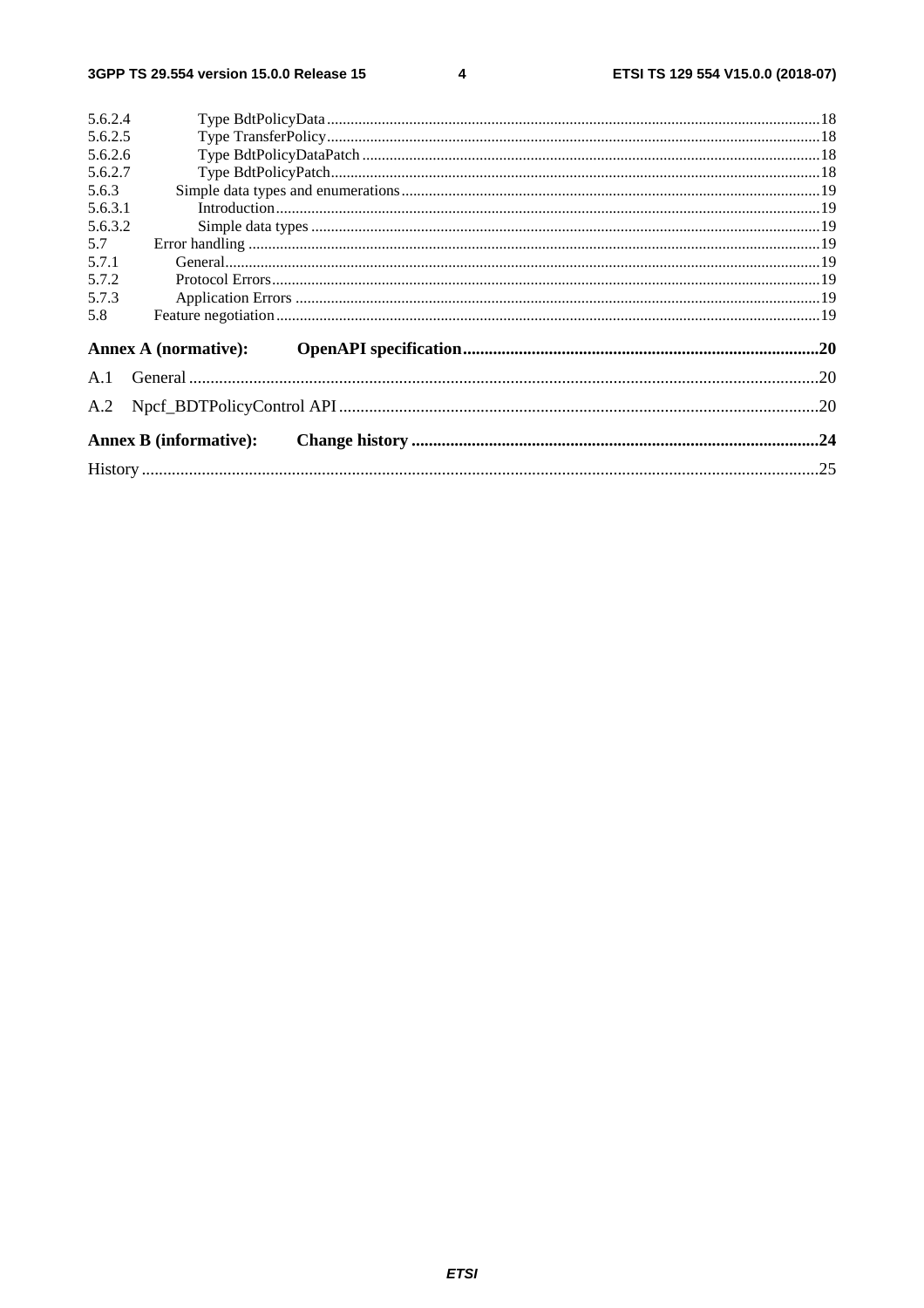## Foreword

This Technical Specification has been produced by the 3rd Generation Partnership Project (3GPP).

The contents of the present document are subject to continuing work within the TSG and may change following formal TSG approval. Should the TSG modify the contents of the present document, it will be re-released by the TSG with an identifying change of release date and an increase in version number as follows:

Version x.y.z

where:

- x the first digit:
	- 1 presented to TSG for information;
	- 2 presented to TSG for approval;
	- 3 or greater indicates TSG approved document under change control.
- y the second digit is incremented for all changes of substance, i.e. technical enhancements, corrections, updates, etc.
- z the third digit is incremented when editorial only changes have been incorporated in the document.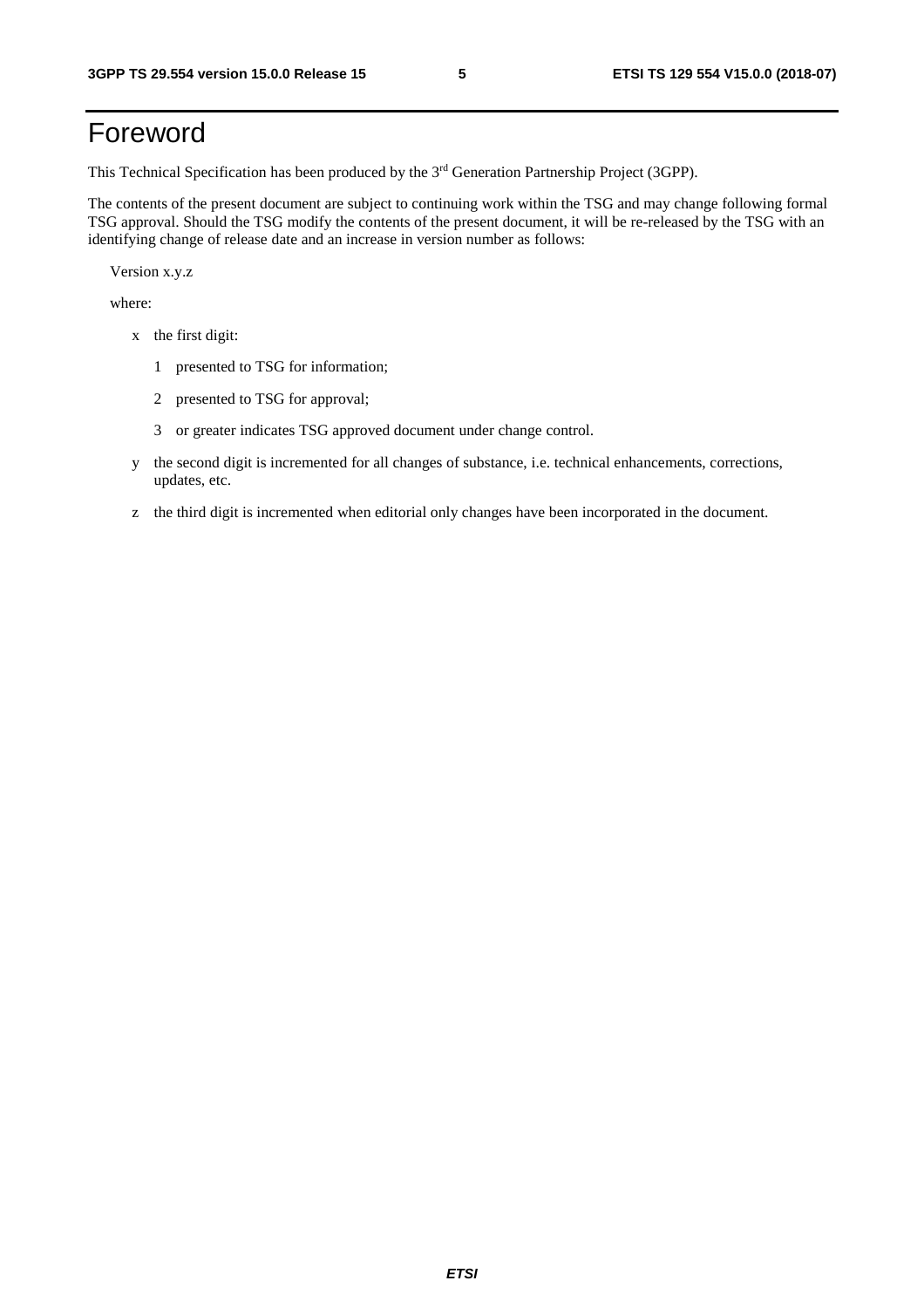### 1 Scope

The present specification provides the stage 3 definition of the Background Data Transfer (BDT) Policy Control Service (Npcf\_BDTPolicyControl) of the 5G System.

The 5G System Architecture is defined in 3GPP TS 23.501 [2]. The stage 2 definition and related procedures for BDT Policy Control Service are specified in 3GPP TS 23.502 [3] and 3GPP TS 23.503 [4].

The 5G System stage 3 call flows are provided in 3GPP TS 29.513 [5].

The Technical Realization of the Service Based Architecture and the Principles and Guidelines for Services Definition are specified in 3GPP TS 29.500 [6] and 3GPP TS 29.501 [7].

The Policy Control Function (PCF) provides the BDT Policy Control Service. This service provides background data transfer policy negotiation function.

## 2 References

The following documents contain provisions which, through reference in this text, constitute provisions of the present document.

- References are either specific (identified by date of publication, edition number, version number, etc.) or non-specific.
- For a specific reference, subsequent revisions do not apply.
- For a non-specific reference, the latest version applies. In the case of a reference to a 3GPP document (including a GSM document), a non-specific reference implicitly refers to the latest version of that document *in the same Release as the present document*.
- [1] 3GPP TR 21.905: "Vocabulary for 3GPP Specifications".
- [2] 3GPP TS 23.501: "System Architecture for the 5G System; Stage 2".
- [3] 3GPP TS 23.502: "Procedures for the 5G System; Stage 2".
- [4] 3GPP TS 23.503: "Policy and Charging Control Framework for the 5G System; Stage 2".
- [5] 3GPP TS 29.513: "5G System; Policy and Charging Control signalling flows and QoS parameter mapping; Stage 3".
- [6] 3GPP TS 29.500: "5G System; Technical Realization of Service Based Architecture; Stage 3".
- [7] 3GPP TS 29.501: "5G System; Principles and Guidelines for Services Definition; Stage 3".
- [8] IETF RFC 7540: "Hypertext Transfer Protocol Version 2 (HTTP/2)".
- [9] IETF RFC 8259: "The JavaScript Object Notation (JSON) Data Interchange Format".
- [10] OpenAPI: "OpenAPI 3.0.0 Specification", [https://github.com/OAI/OpenAPI](https://github.com/OAI/OpenAPI-Specification/blob/master/versions/3.0.0.md)-[Specification/blob/master/versions/3.0.0.md](https://github.com/OAI/OpenAPI-Specification/blob/master/versions/3.0.0.md).
- [11] 3GPP TS 29.504: "5G System; Unified Data Repository Services; Stage 3".
- [12] 3GPP TS 29.519: "5G System; Usage of the Unified Data Repository service for Policy Data, Application Data and Structured Data for exposure; Stage 3".
- [13] 3GPP TS 29.571: "5G System; Common Data Types for Service Based Interfaces; Stage 3".
- [14] 3GPP TS 29.122: "T8 reference point for Northbound APIs".
- [15] IETF RFC 7396: "JSON Merge Patch".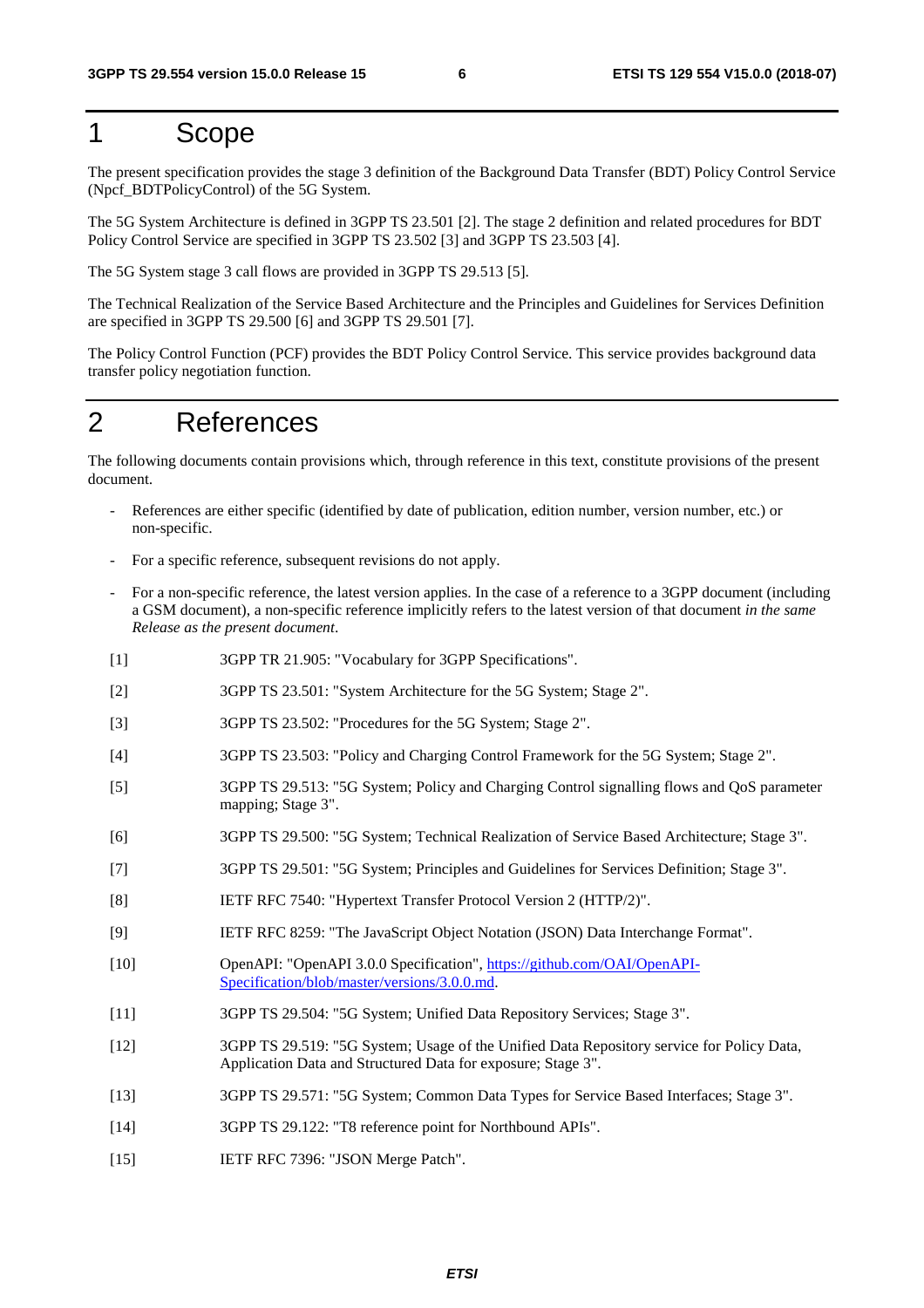## 3 Definitions and abbreviations

### 3.1 Definitions

For the purposes of the present document, the terms and definitions given in 3GPP TR 21.905 [1] and the following apply. A term defined in the present document takes precedence over the definition of the same term, if any, in 3GPP TR 21.905 [1].

**Background data transfer:** feature that enables a 3rd party service provider to keep their costs lower by favouring time windows for data transfer to specific UEs in a geographical area during non-busy hours that are less costly and able to handle larger bitrates.

For the purposes of the present document, the following terms and definitions given in 3GPP TS 23.501 [2], subclause 3.1 apply:

**5G System** 

**Network Function** 

**NF service** 

**NF service operation** 

**Service based interface** 

### 3.2 Abbreviations

For the purposes of the present document, the abbreviations given in 3GPP TR 21.905 [1] and the following apply. An abbreviation defined in the present document takes precedence over the definition of the same abbreviation, if any, in 3GPP TR 21.905 [1].

| AF          | <b>Application Function</b>              |
|-------------|------------------------------------------|
| API         | <b>Application Programming Interface</b> |
| ASP         | <b>Application Service Provider</b>      |
| <b>BDT</b>  | <b>Background Data Transfer</b>          |
| <b>HTTP</b> | <b>Hypertext Transfer Protocol</b>       |
| <b>JSON</b> | JavaScript Object Notation               |
| <b>NEF</b>  | <b>Network Exposure Function</b>         |
| NF          | <b>Network Function</b>                  |
| <b>PCF</b>  | <b>Policy Control Function</b>           |
| <b>RAI</b>  | Routing Area Identification              |
| SBI         | Service Based Interface                  |
| TAI         | Tracking Area Identity                   |
| <b>UDR</b>  | Unified Data Repository                  |
| URI         | Uniform Resource Identifier              |
|             |                                          |

## 4 Background Data Transfer Policy Control Service

### 4.1 Service Description

### 4.1.1 Overview

The BDT Policy Control Service, as defined in 3GPP TS 23.502 [3] and 3GPP TS 23.503 [4], is provided by the Policy Control Function (PCF).

This service enables the NF service consumer to negotiate policy for a future background data transfer and offers the following functionalities:

- get background data transfer policies based on the request from the NEF; and
- update background data transfer policies based on the selection provided by the NEF.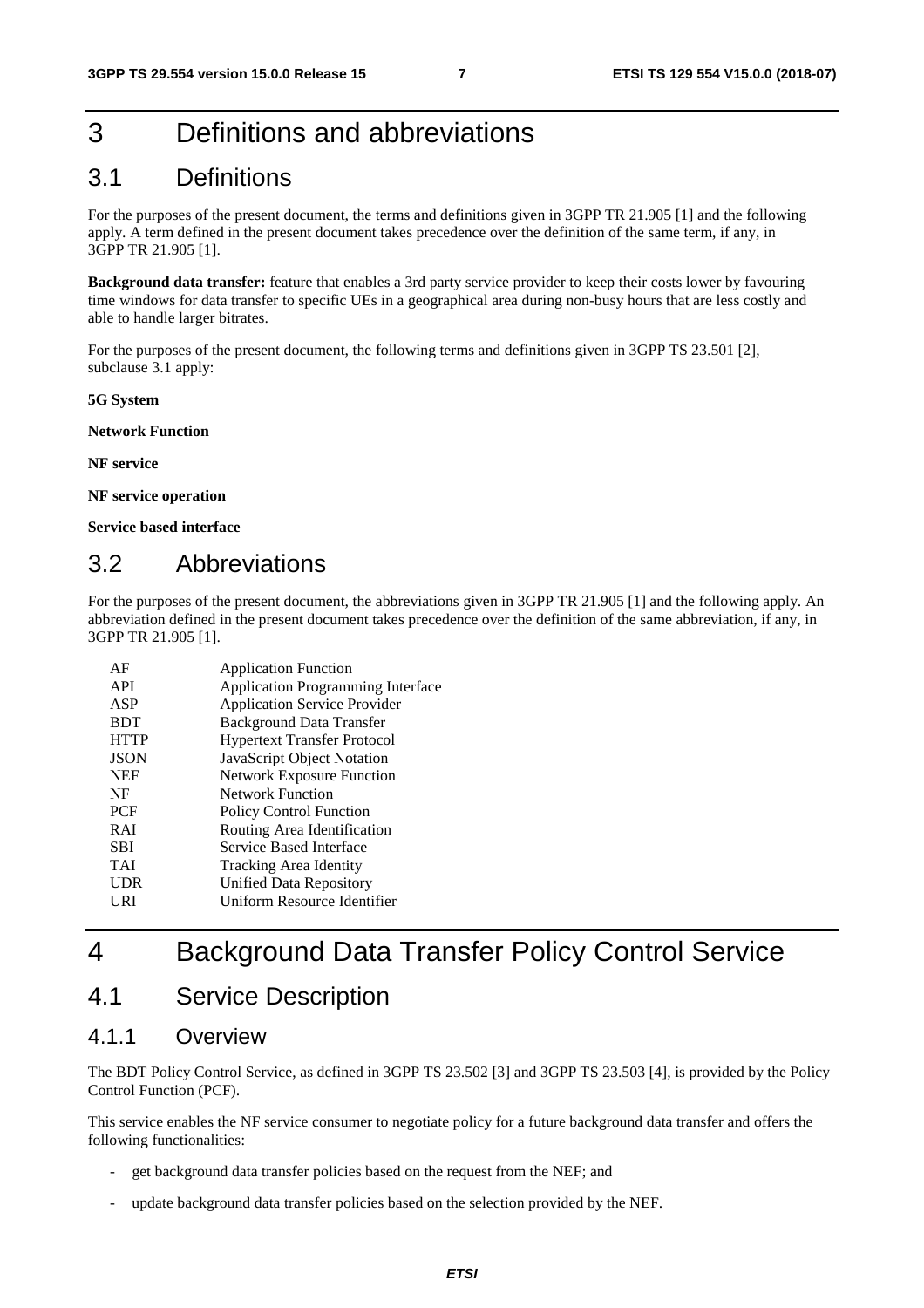### 4.1.2 Service Architecture

The 5G System Architecture is defined in 3GPP TS 23.501 [2]. The Policy and Charging related 5G architecture is also described in 3GPP TS 29.513 [5].

The BDT Policy Control Service (Npcf\_BDTPolicyControl) is part of the Npcf service-based interface exhibited by the Policy Control Function (PCF).

The only known NF service consumer of the Npcf\_BDTPolicyControl service is the Network Exposure Function (NEF).

The NEF accesses the BDT Policy Control Service at the PCF via the N30 Reference point. In the roaming scenario, the N30 reference point is located between the PCF and the NEF in the home network only.



#### **Figure 4.1.2-1: Reference Architecture for the Npcf\_BDTPolicyControl Service; SBI representation**



#### **Figure 4.1.2-2: Reference Architecture for the Npcf\_BDTPolicyControl Service; reference point representation**

### 4.1.3 Network Functions

### 4.1.3.1 Policy Control Function (PCF)

The Policy Control Function (PCF):

- Provides background data transfer policies based on the request from the NEF. The PCF determines, based on information provided by the NEF and other available information (e.g. network policy, load status estimation for the requested time window, network area, etc.) one or more transfer policies.
- Updates background data transfer policy based on the selection provided by the NEF.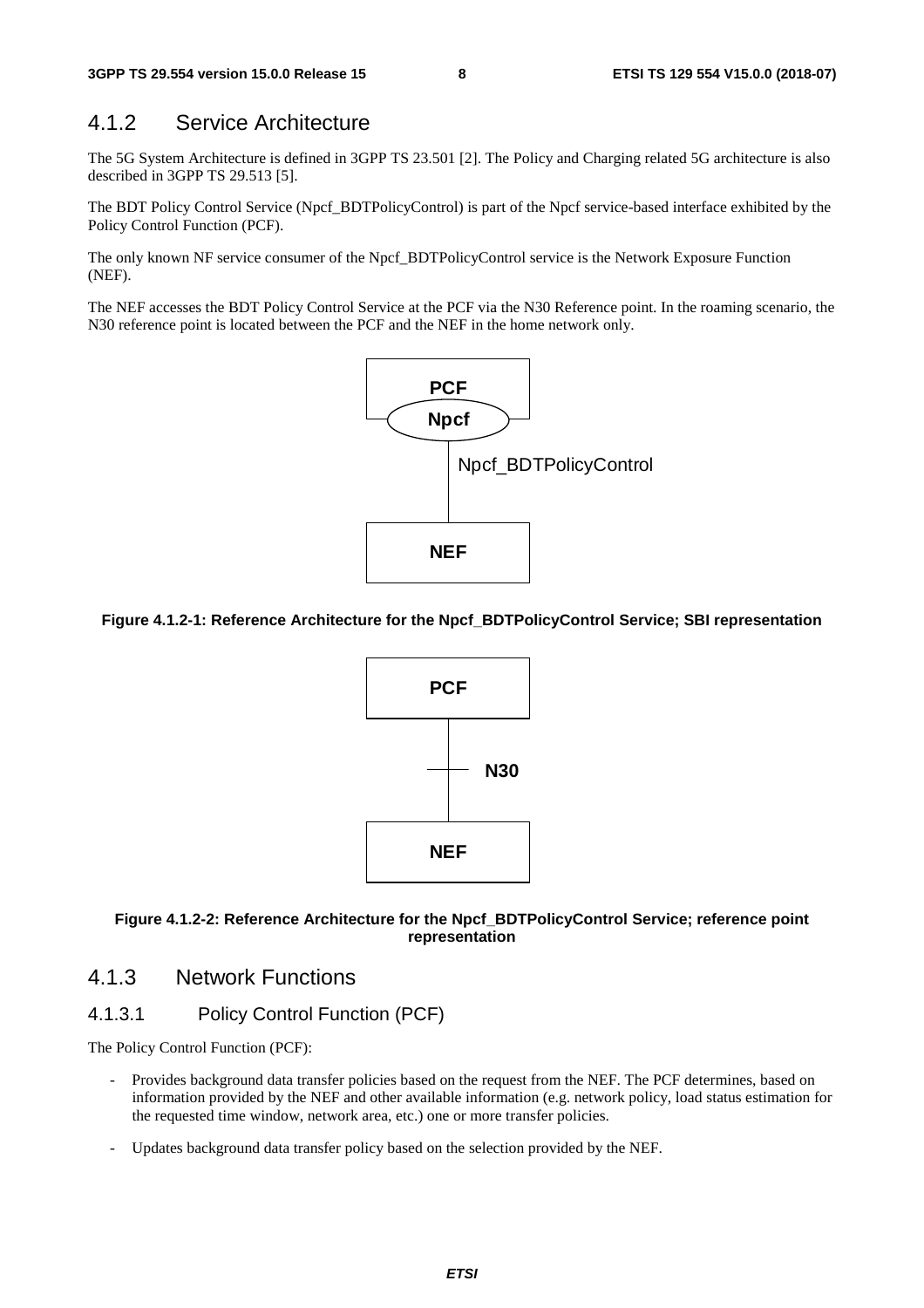### 4.1.3.2 NF Service Consumers

The Network Exposure Function (NEF):

- requests the PCF to provide background data transfer policies; and
- provides the selected background data transfer policy to the PCF.

### 4.2 Service Operations

### 4.2.1 Introduction

#### **Table 4.2.1-1: Operations of the Npcf\_BDTPolicyControl Service**

| Service operation name       | <b>Description</b>                                | Initiated by        |
|------------------------------|---------------------------------------------------|---------------------|
| Npcf_BDTPolicyControl_Create | Provides the requested background data transfer   | NF service consumer |
|                              | policies to the NF service consumer.              | (NEF)               |
| Npcf_BDTPolicyControl_Update | Updates the PCF with the background data transfer | NF service consumer |
|                              | policy selected by the NF service consumer.       | (NEF)               |

### 4.2.2 Npcf BDTPolicyControl Create service operation

### 4.2.2.1 General

The Npcf\_BDTPolicyControl\_Create service operation is used by an NF service consumer to retrieve BDT policies from the PCF.

The following procedure using the Npcf\_BDTPolicyControl\_Create service operation is supported:

- retrieval of BDT policies.

### 4.2.2.2 Retrieval of BDT policies

This procedure is used by the NEF to request BDT policies from the PCF, as defined in 3GPP TS 23.501 [2], 3GPP TS 23.502 [3] and 3GPP TS 23.503 [4].

Figure 4.2.2.2-1 illustrates a retrieval of BDT policies.



#### **Figure 4.2.2.2-1: Retrieval of BDT policies**

Upon reception of a Background Data Transfer request from the AF indicating a transfer policy request, the NEF shall invoke the Npcf\_BDTPolicyControl\_Create service operation by sending an HTTP POST request to the URI representing a "BDT policies" collection resource of the PCF (as shown in figure 4.2.2.2-1, step 1). The NEF shall include a "BdtReqData" data type in a payload body of the HTTP POST request. The "BdtReqData" data type shall contain:

an ASP identifier in the "aspId" attribute;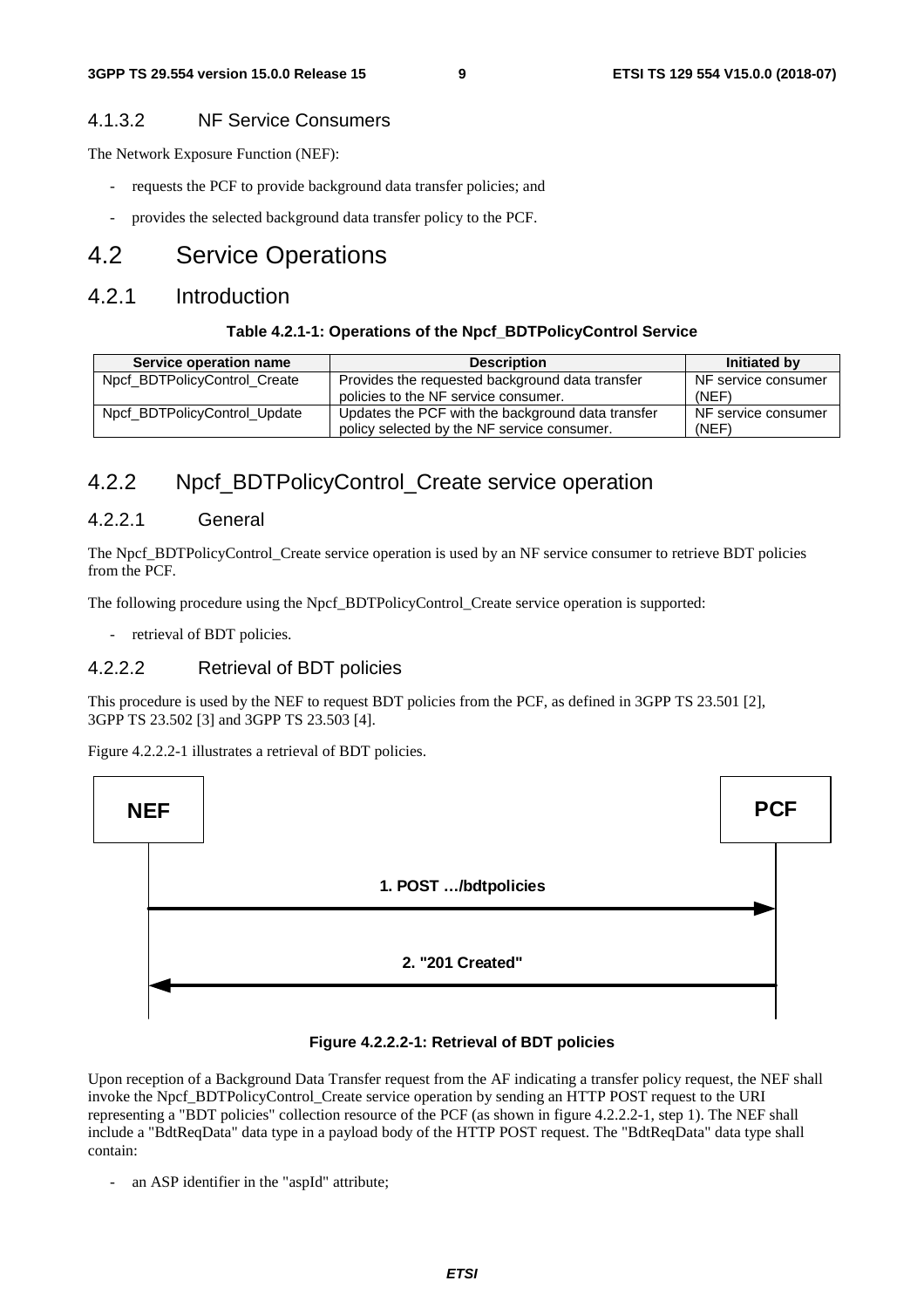- a volume of data per UE in the "volPerUe" attribute:
- an expected number of UEs in the "numOfUes" attribute; and
- a desired time window in the "desTimeInt" attribute,

and may include network area information (e.g. list of TAIs/RAIs) in the "nwAreaInfo" attribute.

If the PCF cannot successfully fulfil the received HTTP POST request due to the internal PCF error or due to the error in the HTTP POST request, the PCF shall send the HTTP error response as specified in subclause 5.7.

Otherwise, upon the reception of the HTTP POST request from the NEF indicating a BDT policies request, the PCF:

- may invoke the Nudr\_DataRepository\_Query service operation, as described in 3GPP TS 29.504 [11] and 3GPP TS 29.519 [12], to request from the UDR all stored transfer policies;
- NOTE 1: In case only one PCF is deployed in the network, transfer policies can be locally stored in the PCF and the interaction with the UDR is not required.
- shall determine one or more acceptable transfer policies based on:
	- a) information provided by the NEF; and
	- b) other available information (e.g. the existing transfer policies, network policy, load status estimation for the desired time window); and
- shall create a BDT Reference ID.

The PCF shall send to the NEF a "201 Created" response to the HTTP POST request, as shown in figure 4.2.2.2-1, step 2. The PCF shall include in the "201 Created" response:

- a Location header field; and
- a "BdtPolicy" data type in the payload body containing the BDT Reference ID in the "bdtRefId" attribute and acceptable transfer policy/ies in the "transfPolicies" attribute.

The Location header field shall contain the URI of the created individual BDT policy resource i.e. "{apiRoot}/npcfbdtpolicycontrol/v1/bdtpolicies/{bdtPolicyId}".

For each included transfer policy, the PCF shall provide:

- a transfer policy ID in the "transPolicyId" attribute;
- a recommended time window in the "recTimeInt" attribute; and
- a reference to charging rate for the recommended time window in the "ratingGroup" attribute,

and may provide a maximum aggregated bitrate for the uplink direction in the "maxBitRateUl" attribute and/or a maximum aggregated bitrate for the downlink direction in the "maxBitRateDl" attribute.

If the PCF included in the "BdtPolicy" data type:

- more than one transfer policy, the PCF shall wait for the transfer policy selected by the NEF as described in subclause 4.2.3; or
- only one transfer policy, the PCF may invoke the Nudr\_DataRepository\_Update service operation, as described in 3GPP TS 29.504 [11] and 3GPP TS 29.519 [12], to update the UDR with the selected transfer policy and the corresponding BDT Reference ID for the provided ASP identifier.
- NOTE 2: In case only one PCF is deployed in the network, transfer policies can be locally stored in the PCF and the interaction with the UDR is not required.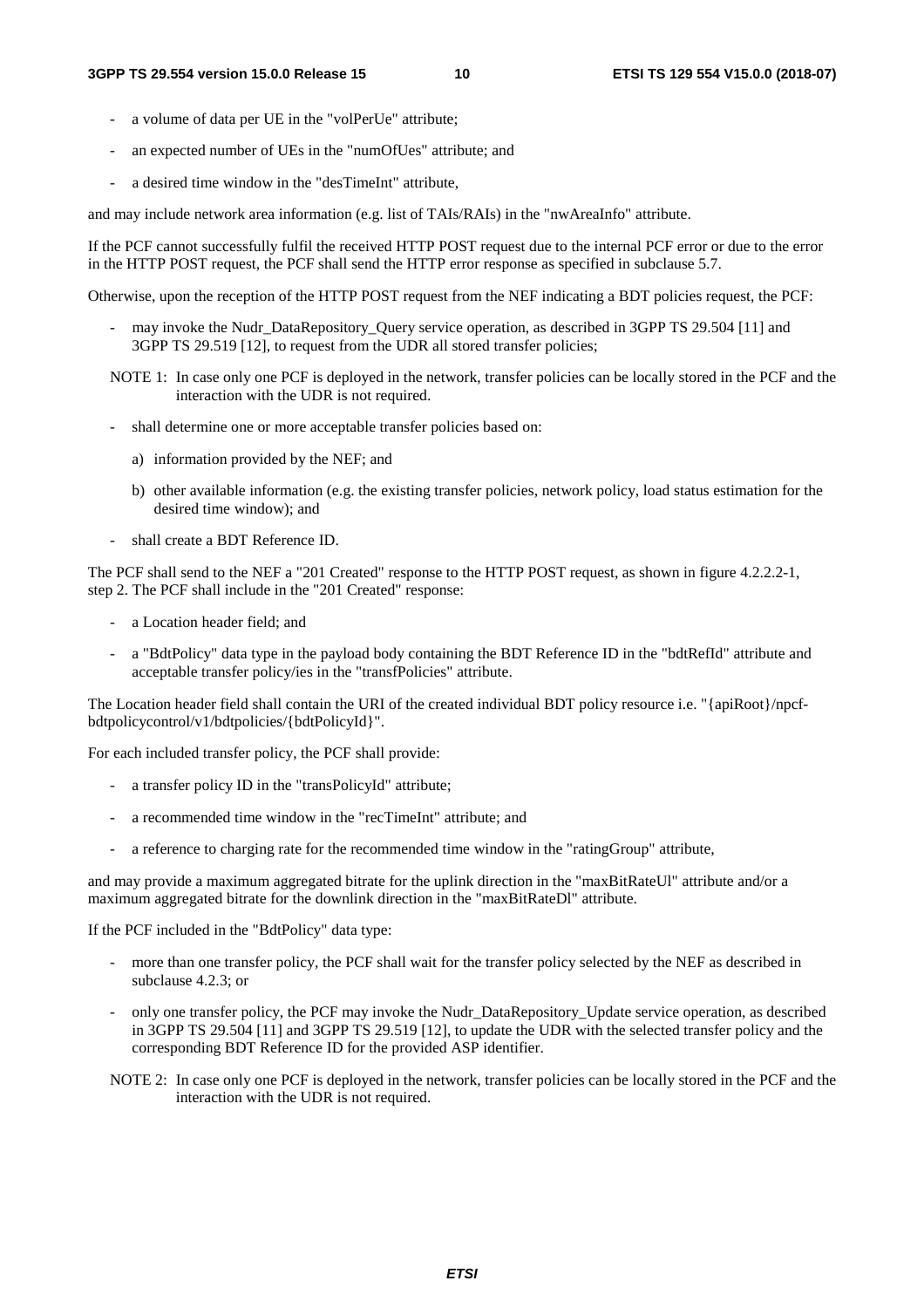### 4.2.3 Npcf\_BDTPolicyControl\_Update service operation

### 4.2.3.1 General

The Npcf\_BDTPolicyControl\_Update service operation is used by an NF service consumer to update a BDT policy to the PCF.

The following procedure using the Npcf\_BDTPolicyControl\_Update service operation is supported:

indication about selected transfer policy.

### 4.2.3.2 Indication about selected transfer policy

This procedure is used by the NEF to inform the PCF about selected transfer policy, as defined in 3GPP TS 23.501 [2], 3GPP TS 23.502 [3] and 3GPP TS 23.503 [4].

Figure 4.2.3.2-1 illustrates an indication about selected transfer policy.





Upon reception of a Background Data Transfer request from the AF indicating transfer policy selection, the NEF shall invoke the Npcf\_BDTPolicyControl\_Update service operation by sending an HTTP PATCH request to the PCF, as shown in figure 4.2.3.2-1, step 1. The NEF shall set the request URI to "{apiRoot}/npcfbdtpolicycontrol/v1/bdtpolicies/{bdtPolicyId}".

The NEF shall include a "BdtPolicyDataPatch" data type in a payload body of the HTTP PATCH request. The "BdtPolicyDataPatch" data type shall contain a transfer policy ID of the selected transfer policy in the "selTransPolicyId" attribute.

If the PCF cannot successfully fulfil the received HTTP PATCH request due to the internal PCF error or due to the error in the HTTP PATCH request, the PCF shall send the HTTP error response as specified in subclause 5.7.

Otherwise, upon the reception of the HTTP PATCH request from the NEF indicating a selected transfer policy, the PCF:

- may invoke the Nudr DataRepository Update service operation, as described in 3GPP TS 29.504 [11] and 3GPP TS 29.519 [12], to update the UDR with the modified information from the NEF;
- NOTE: In case only one PCF is deployed in the network, transfer policies can be locally stored in the PCF and the interaction with the UDR is not required.
- shall send:
	- a) a "204 No Content" response; or
	- b) a "200 OK" response with a "BdtPolicy" data type in the payload body,

to the HTTP PATCH request to the NEF.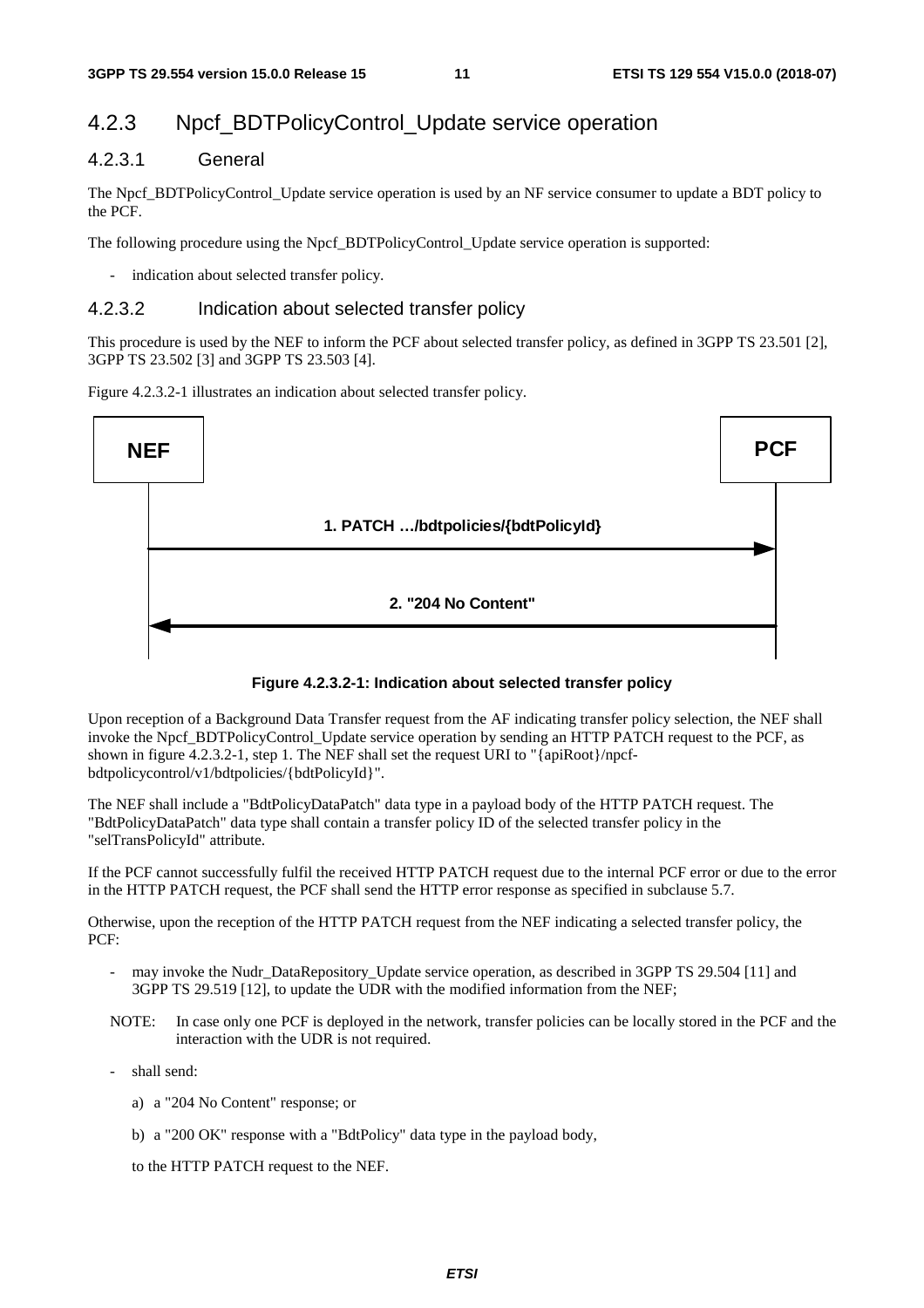## 5 Npcf\_BDTPolicyControl API

### 5.1 Introduction

The BDT Policy Control Service shall use the Npcf\_BDTPolicyControl API.

The request URI used in each HTTP request from the NF service consumer towards the PCF shall have the structure defined in subclause 4.4.1 of 3GPP TS 29.501 [7], i.e.:

#### **{apiRoot}/{apiName}/{apiVersion}/{apiSpecificResourceUriPart}**

with the following components:

- The {apiRoot} shall be set as described in 3GPP TS 29.501 [7].
- The {apiName} shall be "npcf-bdtpolicycontrol".
- The {apiVersion} shall be "v1".
- The {apiSpecificResourceUriPart} shall be set as described in subclause 5.3.

### 5.2 Usage of HTTP

### 5.2.1 General

HTTP/2, IETF RFC 7540 [8], shall be used as specified in subclause 5.2 of 3GPP TS 29.500 [6].

HTTP/2 shall be transported as specified in subclause 5.3 of 3GPP TS 29.500 [6].

The OpenAPI [10] specification of HTTP messages and content bodies for the Npcf\_BDTPolicyControl is contained in Annex A.

### 5.2.2 HTTP standard headers

#### 5.2.2.1 General

See subclause 5.2.2 of 3GPP TS 29.500 [6] for the usage of HTTP standard headers.

#### 5.2.2.2 Content type

JSON, IETF RFC 8259 [9], shall be used as content type of the HTTP bodies specified in the present specification as specified in subclause 5.4 of 3GPP TS 29.500 [6].

JSON body used to indicate the selected transfer policy in the HTTP PATCH request shall be encoded according to "JSON Merge Patch", as defined in IETF RFC 7396 [15].

### 5.2.3 HTTP custom headers

The Npcf\_BDTPolicyControl API shall support HTTP custom header fields specified in subclause 5.2.3.2 of 3GPP TS 29.500 [6].

In this Release of the specification, no specific custom headers are defined for the Npcf\_BDTPolicyControl API.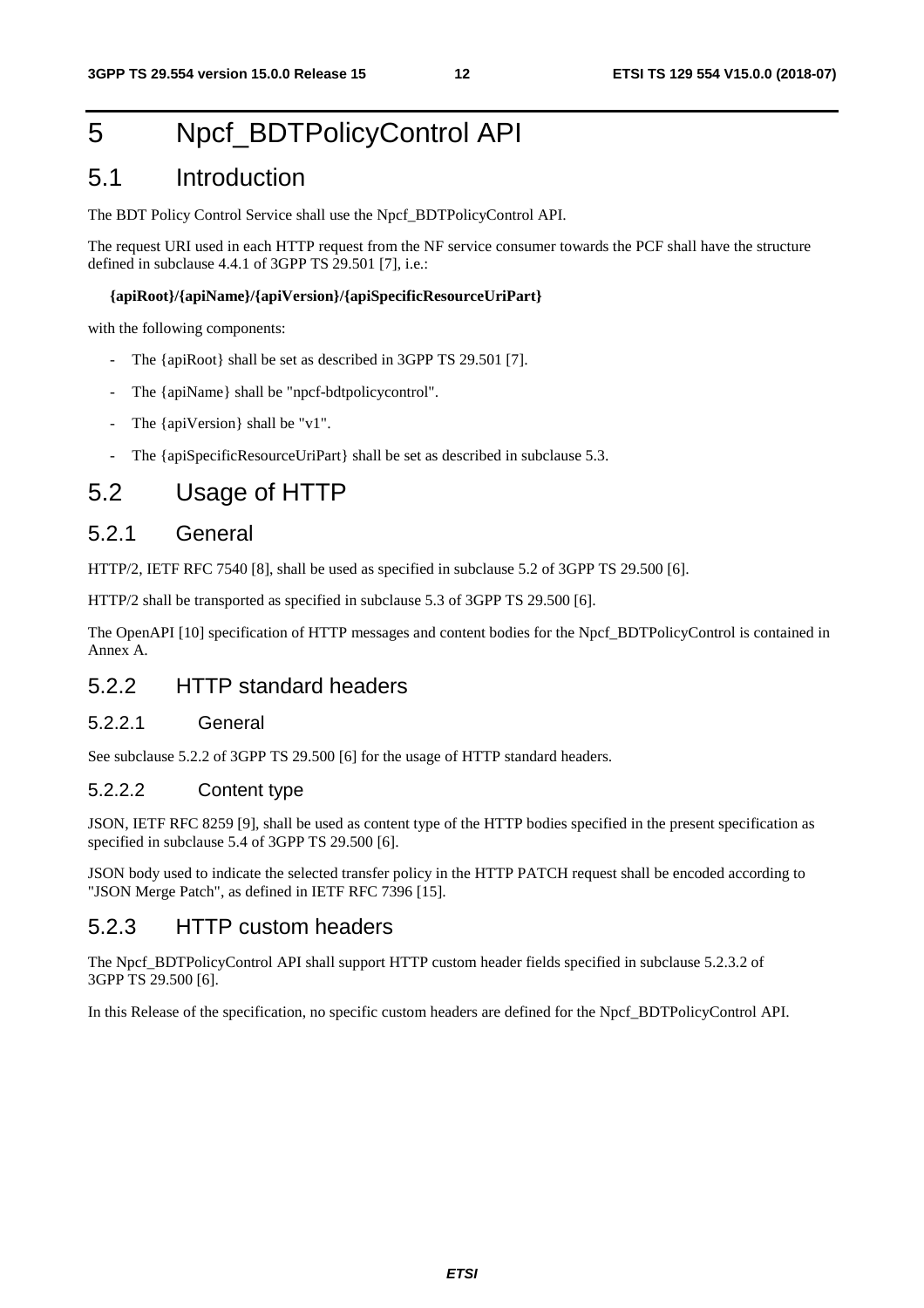### 5.3 Resources

### 5.3.1 Resource Structure



#### **Figure 5.3.1-1: Resource URI structure of the Npcf\_BDTPolicyControl API**

Table 5.3.1-1 provides an overview of the resources and applicable HTTP methods.

### **Table 5.3.1-1: Resources and methods overview**

| Resource name         | <b>Resource URI</b>                                                 | <b>HTTP</b> method<br>or custom<br>operation | <b>Description</b>                                                                                                                        |
|-----------------------|---------------------------------------------------------------------|----------------------------------------------|-------------------------------------------------------------------------------------------------------------------------------------------|
| <b>BDT</b> policies   | ///{apiRoot}/npcf_bdtpolicycontrol/v1/b<br>dtpolicies               | <b>IPOST</b>                                 | Npcf_BDTPolicyControl_Create.<br>Creates a new Individual BDT policy<br>resource.                                                         |
| Individual BDT policy | ///{apiRoot}/npcf_bdtpolicycontrol/v1/b<br>dtpolicies/{bdtPolicyId} | <b>GET</b>                                   | Reads an Individual BDT policy<br>resource.                                                                                               |
|                       |                                                                     | <b>PATCH</b>                                 | Npcf_BDTPolicyControl_Update.<br>Modifies an existing Individual BDT<br>policy resource by selecting or<br>reselecting a transfer policy. |

### 5.3.2 Resource: BDT policies (Collection)

### 5.3.2.1 Description

The BDT policies resource represents all the transfer policies that exist in the BDT Policy Control service at a given PCF instance.

### 5.3.2.2 Resource definition

Resource URI: **//{apiRoot}/npcf\_bdtpolicycontrol/v1/bdtpolicies**

This resource shall support the resource URI variables defined in table 5.3.2.2-1.

#### **Table 5.3.2.2-1: Resource URI variables for this resource**

| <b>Name</b>             | . .<br>.<br>uvı          |
|-------------------------|--------------------------|
| $\cdot$ $-$<br>lapiRoot | -<br>ം supclause p.<br>- |

### 5.3.2.3 Resource Standard Methods

5.3.2.3.1 POST

This method shall support the URI query parameters specified in table 5.3.2.3.1-1.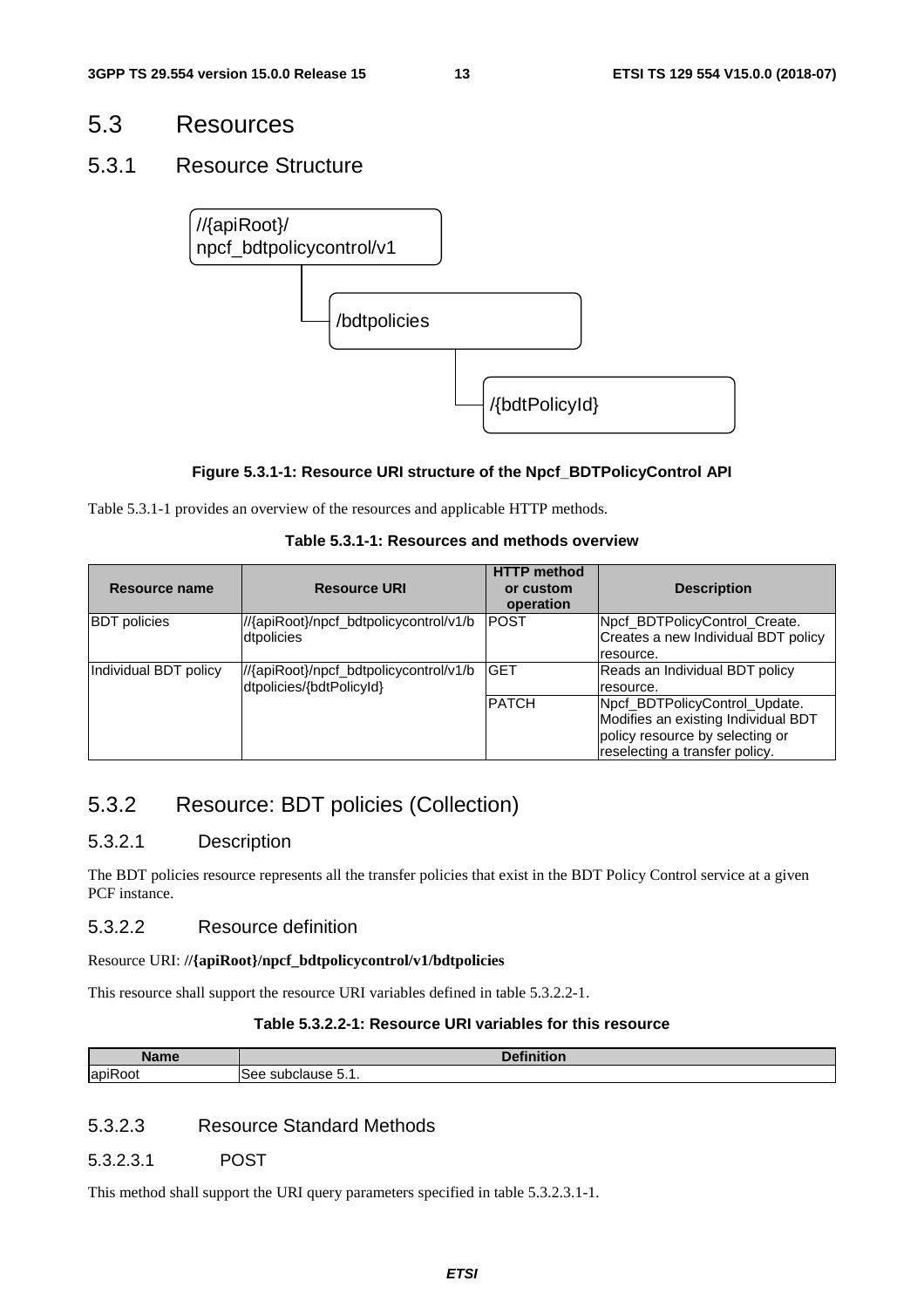#### **Table 5.3.2.3.1-1: URI query parameters supported by the POST method on this resource**

| <b>Name</b> | Data type | Cardinalitv | <b>Description</b> |
|-------------|-----------|-------------|--------------------|
| n/a         |           |             |                    |

This method shall support the request data structures specified in table 5.3.2.3.1-2 and the response data structures and response codes specified in table 5.3.2.3.1-3.

#### **Table 5.3.2.3.1-2: Data structures supported by the POST Request Body on this resource**

| Jata<br>tvne |   |                                                                                                      |
|--------------|---|------------------------------------------------------------------------------------------------------|
| <b>BdtF</b>  | М | policy resource.<br>creation<br>BD<br>intormation<br>tor<br>IContains<br>the<br>⊦of a new Individual |

#### **Table 5.3.2.3.1-3: Data structures supported by the POST Response Body on this resource**

| Data type        | Р | <b>Cardinality</b> | <b>Response</b><br><b>Codes</b>                          | <b>Description</b>                                                                                                                                                                                                                      |
|------------------|---|--------------------|----------------------------------------------------------|-----------------------------------------------------------------------------------------------------------------------------------------------------------------------------------------------------------------------------------------|
| <b>BdtPolicy</b> | м |                    | 201 Created                                              | Successful case.<br>The creation of an Individual BDT policy resource is confirmed<br>and a representation of that resource is returned.                                                                                                |
| ln/a             |   |                    | 303 See Other                                            | The result of the HTTP POST request would be equivalent to<br>the existing Individual BDT policy resource. The HTTP<br>response shall contain a Location header field set to the URI of<br>the existing individual BDT policy resource. |
| ln/a             |   |                    | 404 Not Found                                            | The HTTP POST request is rejected because the specified BDT<br>policies collection resource does not exist.                                                                                                                             |
| NOTE:            |   |                    | 3GPP TS 29.500 [6] for the POST method shall also apply. | In addition, the HTTP status codes which are specified as mandatory in table 5.2.7.1-1 of                                                                                                                                               |

### 5.3.2.4 Resource Custom Operations

None.

### 5.3.3 Resource: Individual BDT policy (Document)

#### 5.3.3.1 Description

The Individual BDT policy resource represents the transfer policies that exist in the BDT Policy Control service at a given PCF instance.

#### 5.3.3.2 Resource definition

#### Resource URI: **//{apiRoot}/npcf\_bdtpolicycontrol/v1/bdtpolicies/{bdtPolicyId}**

This resource shall support the resource URI variables defined in table 5.3.3.2-1.

#### **Table 5.3.3.2-1: Resource URI variables for this resource**

| Name        | <b>Definition</b>                                                 |
|-------------|-------------------------------------------------------------------|
| apiRoot     | ISee subclause 5.1.                                               |
| bdtPolicyId | String identifying the individual BDT policy resource in the PCF. |

#### Editor's note: The detailed format of the bdtPolicyId is FFS.

### 5.3.3.3 Resource Standard Methods

5.3.3.3.1 GET

This method shall support the URI query parameters specified in table 5.3.3.3.1-1.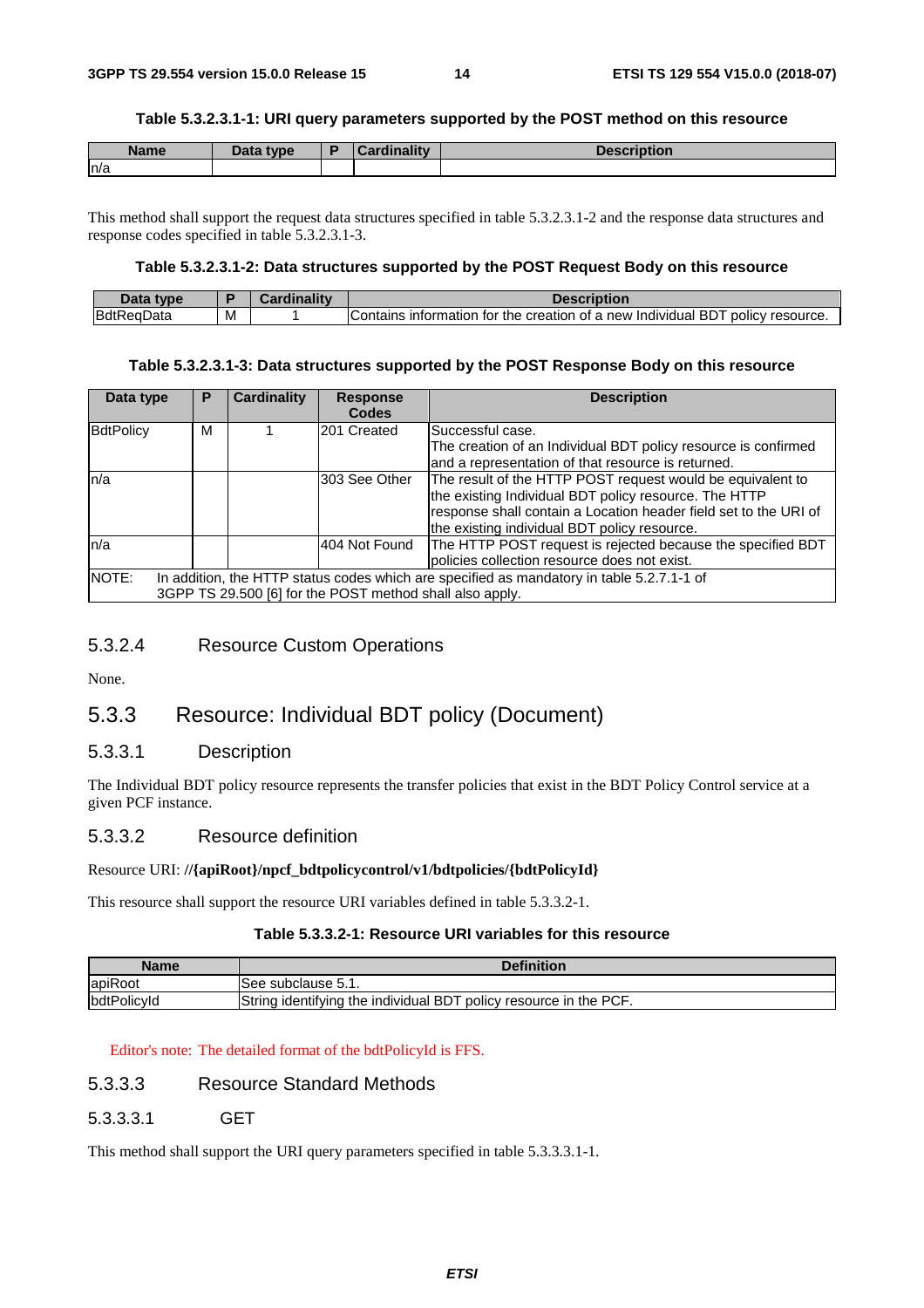#### **Table 5.3.3.3.1-1: URI query parameters supported by the GET method on this resource**

| <b>Name</b> | Data type | <b>Cardinality</b> | <b>Description</b> |
|-------------|-----------|--------------------|--------------------|
| ln/a        |           |                    |                    |

This method shall support the request data structures specified in table 5.3.3.3.1-2 and the response data structures and response codes specified in table 5.3.3.3.1-3.

#### **Table 5.3.3.3.1-2: Data structures supported by the GET Request Body on this resource**

| That<br>tyne<br>Data | $\mathbf{H}$<br><br><b>The company</b><br>. | uvn. |
|----------------------|---------------------------------------------|------|
| n/a                  |                                             |      |

#### **Table 5.3.3.3.1-3: Data structures supported by the GET Response Body on this resource**

| Data type                                                                                                                                                    | P | <b>Cardinality</b> | <b>Response</b><br>codes | <b>Description</b>                                                    |  |  |
|--------------------------------------------------------------------------------------------------------------------------------------------------------------|---|--------------------|--------------------------|-----------------------------------------------------------------------|--|--|
| BdtPolicy                                                                                                                                                    | м |                    | 200 OK                   | A representation of an Individual BDT policy resource is<br>returned. |  |  |
| <b>IProblemDetails</b>                                                                                                                                       | м |                    | l404 Not Found           | (NOTE 2)                                                              |  |  |
| NOTE 1: In addition, the HTTP status codes which are specified as mandatory in table 5.2.7.1-1 of<br>3GPP TS 29.500 [6] for the GET method shall also apply. |   |                    |                          |                                                                       |  |  |
| NOTE 2: Failure cases are described in subclause 5.7.                                                                                                        |   |                    |                          |                                                                       |  |  |

#### 5.3.3.3.2 PATCH

This method shall support the URI query parameters specified in table 5.3.3.3.2-1.

#### **Table 5.3.3.3.2-1: URI query parameters supported by the PATCH method on this resource**

| <b>Name</b> | <b>Data type</b><br>Dald | <b>Cardinality</b> | Description |
|-------------|--------------------------|--------------------|-------------|
| n/a         |                          |                    |             |

This method shall support the request data structures specified in table 5.3.3.3.2-2 and the response data structures and response codes specified in table 5.3.3.3.2-3.

#### **Table 5.3.3.3.2-2: Data structures supported by the PATCH Request Body on this resource**

| Data type      |   | Cardinality | <b>Description</b>                                                       |
|----------------|---|-------------|--------------------------------------------------------------------------|
| BdtPolicyPatch | M |             | Contains modification instructions to be performed on the BdtPolicy data |
|                |   |             | structure to select a transfer policy.                                   |

#### **Table 5.3.3.3.2-3: Data structures supported by the PATCH Response Body on this resource**

| Data type                                             |                                                                                                   | <b>Cardinality</b> | <b>Response</b> | <b>Description</b>                                   |  |  |  |  |
|-------------------------------------------------------|---------------------------------------------------------------------------------------------------|--------------------|-----------------|------------------------------------------------------|--|--|--|--|
|                                                       |                                                                                                   |                    | <b>Codes</b>    |                                                      |  |  |  |  |
| BdtPolicy                                             | М                                                                                                 |                    | 200 OK          | Successful case.                                     |  |  |  |  |
|                                                       |                                                                                                   |                    |                 | The Individual BDT Policy resource is modified and a |  |  |  |  |
|                                                       |                                                                                                   |                    |                 | representation of that resource is returned.         |  |  |  |  |
| n/a                                                   |                                                                                                   |                    | I204 No Content | lSuccessful case.                                    |  |  |  |  |
|                                                       |                                                                                                   |                    |                 | The Individual BDT Policy resource is modified.      |  |  |  |  |
| <b>ProblemDetails</b>                                 | м                                                                                                 |                    | 404 Not Found   | (NOTE 2)                                             |  |  |  |  |
|                                                       | NOTE 1: In addition, the HTTP status codes which are specified as mandatory in table 5.2.7.1-1 of |                    |                 |                                                      |  |  |  |  |
|                                                       | 3GPP TS 29.500 [6] for the PATCH method shall also apply.                                         |                    |                 |                                                      |  |  |  |  |
| NOTE 2: Failure cases are described in subclause 5.7. |                                                                                                   |                    |                 |                                                      |  |  |  |  |

### 5.4 Custom Operations without associated resources

No custom operation is defined in this Release of the specification.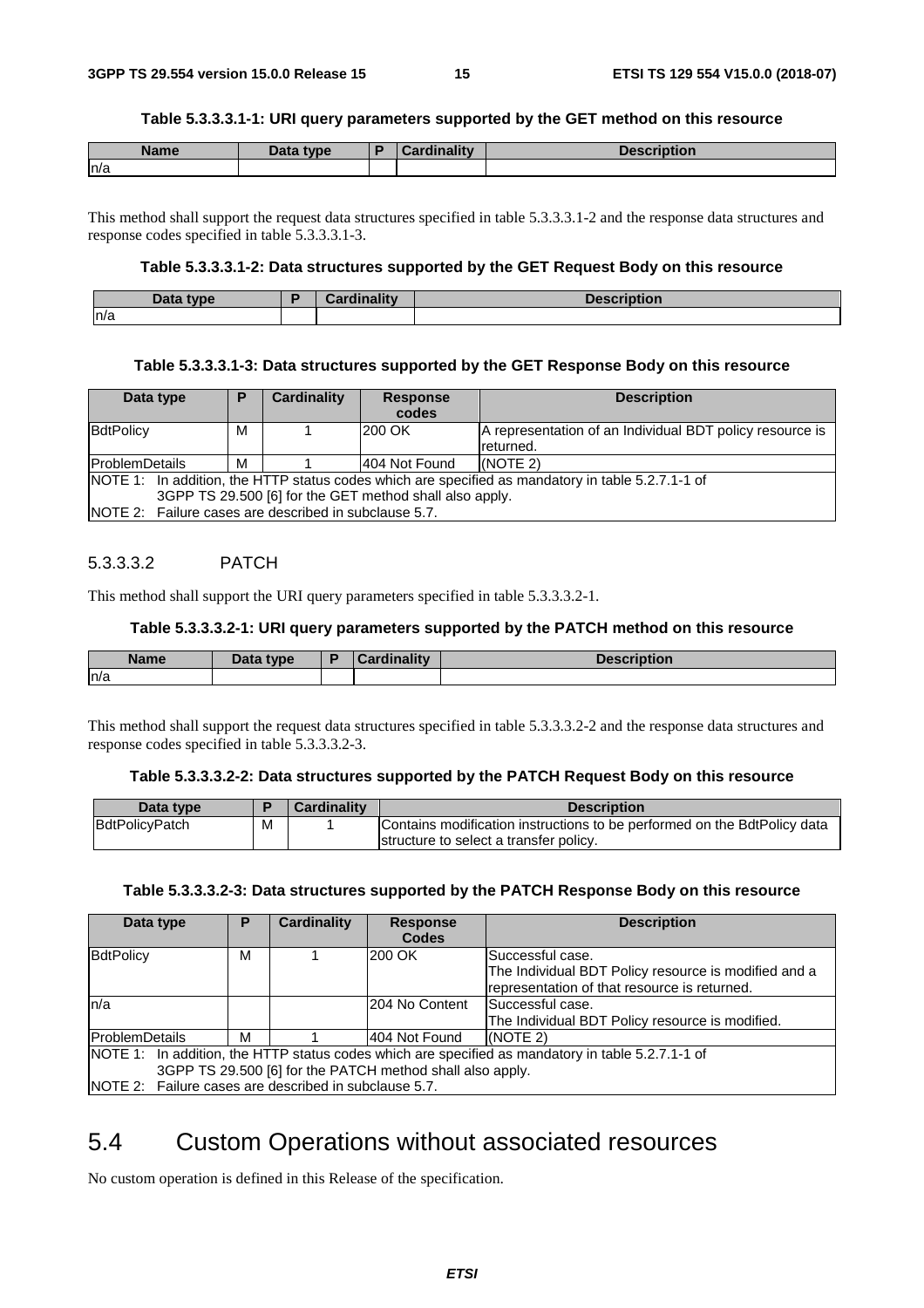### 5.5 Notifications

Notifications are not applicable for the current Release.

### 5.6 Data Model

### 5.6.1 General

This subclause specifies the application data model supported by the API.

Table 5.6.1-1 specifies the data types defined for the Npcf\_BDTPolicyControl service based interface protocol.

| Data type             | <b>Section defined</b> | <b>Description</b>                            | <b>Applicability</b> |
|-----------------------|------------------------|-----------------------------------------------|----------------------|
| <b>BdtPolicy</b>      | 5.6.2.2                | Represents an Individual BDT policy resource. |                      |
| BdtPolicyData         | 5.6.2.4                | Describes an Individual BDT policy resource.  |                      |
| BdtPolicyDataPatch    | 5.6.2.6                | Contains a selected transfer policy.          |                      |
| <b>BdtPolicyPatch</b> | 5.6.2.7                | Contains modification instructions to be      |                      |
|                       |                        | performed on the BdtPolicy data structure to  |                      |
|                       |                        | select a transfer policy.                     |                      |
| BdtReaData            | 5.6.2.3                | Contains information for creation a new       |                      |
|                       |                        | Individual BDT policy resource.               |                      |
| TransferPolicy        | 15.6.2.5               | Describes a transfer policy.                  |                      |

**Table 5.6.1-1: Npcf\_BDTPolicyControl specific Data Types** 

Table 5.6.1-2 specifies data types re-used by the Npcf\_BDTPolicyControl service based interface protocol from other specifications, including a reference to their respective specifications and when needed, a short description of their use within the Npcf\_BDTPolicyControl service based interface.

| Data type                | <b>Reference</b>    | <b>Comments</b>                                                                                                                   | <b>Applicability</b> |
|--------------------------|---------------------|-----------------------------------------------------------------------------------------------------------------------------------|----------------------|
| BdtReferenceld           | 3GPP TS 29.122 [14] | Identifies transfer policy of background data<br>transfer for provided ASP.                                                       |                      |
| <b>BitRate</b>           | 3GPP TS 29.571 [13] | Specifies bitrate in kbits per second.                                                                                            |                      |
| NetworkAreaInfo          | 3GPP TS 29.571 [13] | Represents a network area information (e.g.<br>list of TAIs/RAIs) in which the NF service<br>consumer requests the number of UEs. |                      |
| <b>ProblemDetails</b>    | 3GPP TS 29.571 [13] | Used in error responses to provide more<br>detailed information about an error.                                                   |                      |
| <b>SupportedFeatures</b> | 3GPP TS 29.571 [13] | Used to negotiate the applicability of the<br>optional features defined in table 5.8-1.                                           |                      |
| <b>TimeWindow</b>        | 3GPP TS 29.122 [14] | Specifies a time interval.                                                                                                        |                      |
| UsageThreshold           | 3GPP TS 29.122 [14] | Represents a data volume expected to be<br>transferred per UE.                                                                    |                      |

Editor's note: Name of NetworkAreaInfo data type needs to be aligned with name used in 3GPP TS 29.571 [13] once it is defined in 3GPP TS 29.571 [13].

### 5.6.2 Structured data types

### 5.6.2.1 Introduction

This subclause defines the structures to be used in resource representations.

Allowed structures are: array, object.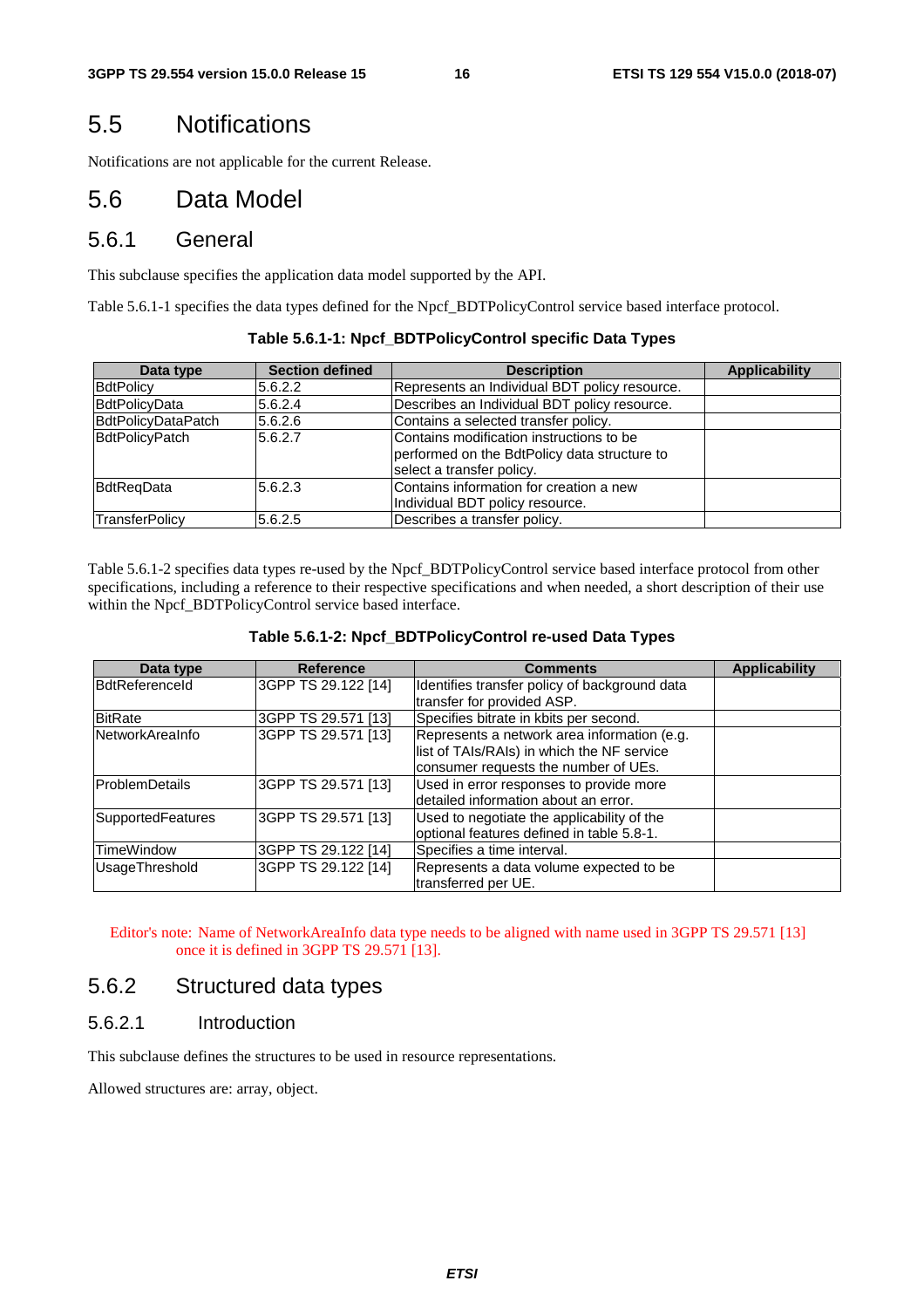### 5.6.2.2 Type BdtPolicy

| <b>Attribute name</b> | Data type            | Ρ | <b>Cardinality</b> | <b>Description</b>                                                                                                                                                                                                                                                      | <b>Applicability</b> |
|-----------------------|----------------------|---|--------------------|-------------------------------------------------------------------------------------------------------------------------------------------------------------------------------------------------------------------------------------------------------------------------|----------------------|
| <b>IbdtPolData</b>    | <b>BdtPolicyData</b> | C | 01                 | Describes the authorization data of<br>an Individual BDT Policy created by<br>the PCF.<br>It shall be present in the response<br>to the POST request that requests a<br>creation of an Individual BDT Policy<br>resource and in the response to<br><b>IGET</b> request. |                      |
| bdtRegData            | <b>BdtRegData</b>    | С | 01                 | Identifies the service requirements<br>of an Individual BDT Policy.<br>It shall be present in the POST<br>request that requests a creation of<br>an Individual BDT Policy resource<br>and in the response to GET<br>request.                                            |                      |

### **Table 5.6.2.2-1: Definition of type BdtPolicy**

### 5.6.2.3 Type BdtReqData

| <b>Attribute name</b>  | Data type         | Р | <b>Cardinality</b> | <b>Description</b>                                                                                                                                                                                                                                                                               | <b>Applicability</b> |
|------------------------|-------------------|---|--------------------|--------------------------------------------------------------------------------------------------------------------------------------------------------------------------------------------------------------------------------------------------------------------------------------------------|----------------------|
| aspid                  | Aspld             | м |                    | This IE contains an identity of an<br>application service provider.                                                                                                                                                                                                                              |                      |
| ldesTimeInt            | TimeWindow        | M |                    | This IE indicates a desired time<br>window for BDT.                                                                                                                                                                                                                                              |                      |
| InwAreaInfo            | NetworkAreaInfo   | O | 01                 | This IE represents a network area<br>information (e.g. list of TAIs/RAIs) in<br>which the NF service consumer<br>requests a number of UEs.<br>It may be present in the POST<br>request that requests a creation of an<br>Individual BDT Policy and in the<br>response to GET request.            |                      |
| numOfUes               | integer           | м | 1                  | This IE indicates a number of UEs.                                                                                                                                                                                                                                                               |                      |
| supportedFeatur<br>les | SupportedFeatures | O | 01                 | This IE represents a list of Supported<br>features used as described in<br>subclause 5.8.<br>It may be supplied by the NF service<br>consumer in the POST request that<br>request a creation of an Individual<br>BDT Policy resource and it may be<br>present in the response to GET<br>request. |                      |
| volPerUe               | UsageThreshold    | м |                    | This IE indicates a data volume<br>expected to be transferred per UE.                                                                                                                                                                                                                            |                      |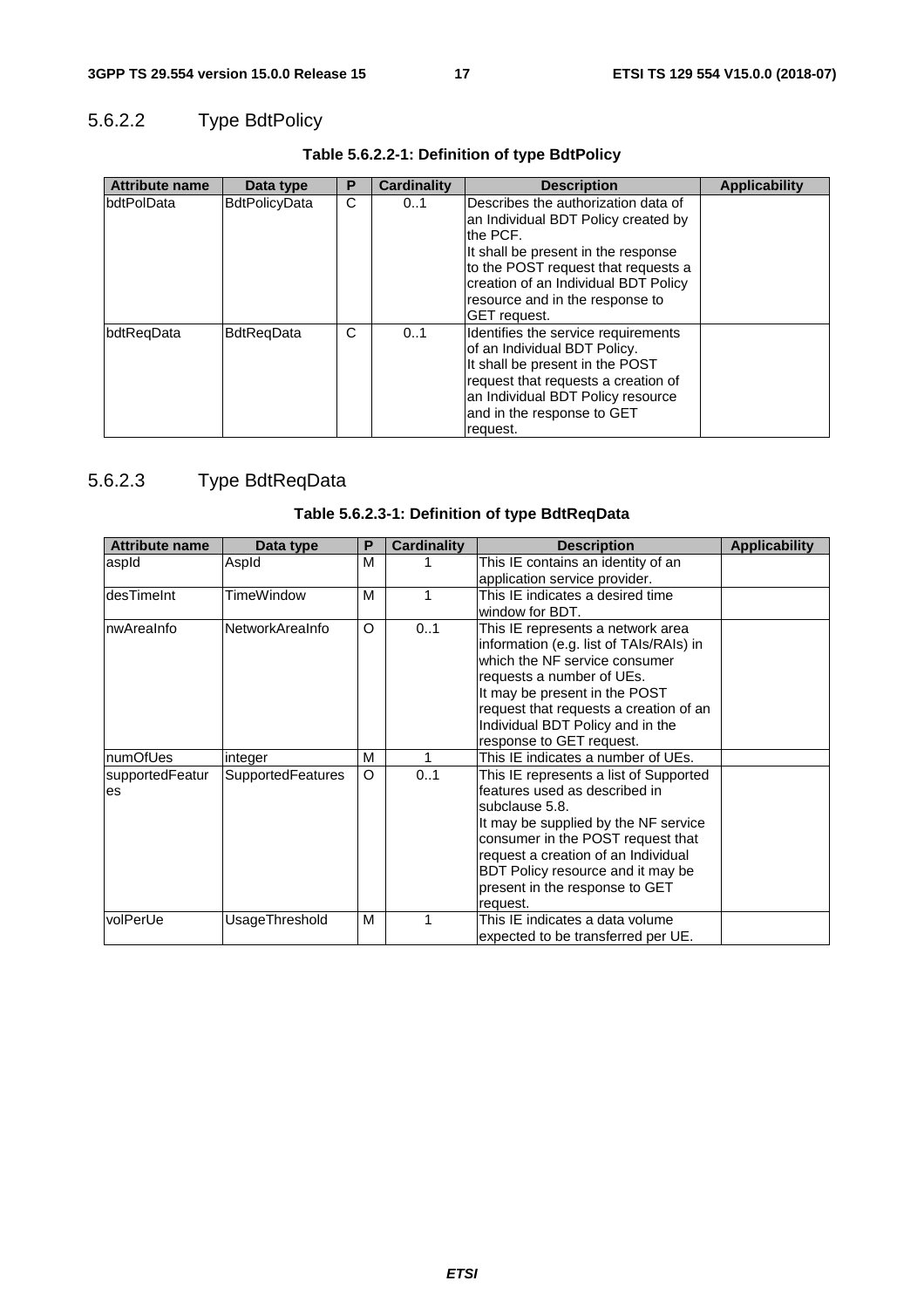### 5.6.2.4 Type BdtPolicyData

| <b>Attribute name</b> | Data type                          | Ρ | <b>Cardinality</b> | <b>Description</b>                                                                                                                                                                                                                            | <b>Applicability</b> |
|-----------------------|------------------------------------|---|--------------------|-----------------------------------------------------------------------------------------------------------------------------------------------------------------------------------------------------------------------------------------------|----------------------|
| ltch.                 | bdtPolicyDataPa BdtPolicyDataPatch | C | 01                 | This IE contains the identity of the<br>selected transfer policy.<br>It shall be present in the response to<br>the PATCH request that modifies an<br>Individual BDT Policy resource to<br>indicate a selected transfer policy.                |                      |
| bdtRefld              | <b>BdtReferenceId</b>              | м |                    | This IE indicates transfer policies of<br>background data transfer for<br>provided ASP.                                                                                                                                                       |                      |
| supportedFeatur<br>es | SupportedFeatures                  | O | 01                 | This IE represents a list of<br>Supported features used as<br>described in subclause 5.8.<br>It may be supplied by the PCF in the<br>response to the POST request that<br>requests a creation of an Individual<br><b>BDT Policy resource.</b> |                      |
| transfPolicies        | array(TransferPolicy)              | м | 1N                 | This IE contains transfer policies.<br>It shall be supplied by the PCF in<br>the response to the POST request<br>that requests a creation of an<br>Individual BDT Policy resource.                                                            |                      |

### **Table 5.6.2.4-1: Definition of type BdtPolicyData**

### 5.6.2.5 Type TransferPolicy

### **Table 5.6.2.5-1: Definition of type TransferPolicy**

| <b>Attribute name</b> | Data type         | Р | <b>Cardinality</b> | <b>Description</b>                   | <b>Applicability</b> |
|-----------------------|-------------------|---|--------------------|--------------------------------------|----------------------|
| ImaxBitRateDI         | <b>BitRate</b>    | O | 0.1                | This IE indicates a maximum          |                      |
|                       |                   |   |                    | aggregated bitrate in the downlink   |                      |
|                       |                   |   |                    | direction authorized by the PCF.     |                      |
| ImaxBitRateUl         | <b>BitRate</b>    | O | 0.1                | This IE indicates a maximum          |                      |
|                       |                   |   |                    | aggregated bitrate in the uplink     |                      |
|                       |                   |   |                    | direction authorized by the PCF.     |                      |
| ratingGroup           | integer           | м |                    | This IE indicates a rating group for |                      |
|                       |                   |   |                    | lthe recommended time window.        |                      |
| recTimeInt            | <b>TimeWindow</b> | м |                    | This IE indicates a recommended      |                      |
|                       |                   |   |                    | time window of a transfer policy.    |                      |
| transPolicyId         | integer           | м |                    | This IE contains an identity of a    |                      |
|                       |                   |   |                    | transfer policy.                     |                      |

### 5.6.2.6 Type BdtPolicyDataPatch

### **Table 5.6.2.6-1: Definition of type BdtPolicyDataPatch**

| <b>Attribute name</b> | Data type |   | <b>Cardinality</b> | <b>Description</b>                                                                                | <b>Applicability</b> |
|-----------------------|-----------|---|--------------------|---------------------------------------------------------------------------------------------------|----------------------|
| selTransPolicyId      | linteger  | M |                    | This IE contains an identity (i.e. the<br>transPolicyId value) of a selected<br>Itransfer policy. |                      |

### 5.6.2.7 Type BdtPolicyPatch

### **Table 5.6.2.7-1: Definition of type BdtPolicyPatch**

| Attribute name     | Data type                     |   | <b>Cardinality</b> | <b>Description</b>                                                                                                    | <b>Applicability</b> |
|--------------------|-------------------------------|---|--------------------|-----------------------------------------------------------------------------------------------------------------------|----------------------|
| bdtPolicyDataPatch | <b>BdtPolicvData</b><br>Patch | м |                    | Contains modification instructions to<br>be performed on the BdtPolicy data<br>structure to select a transfer policy. |                      |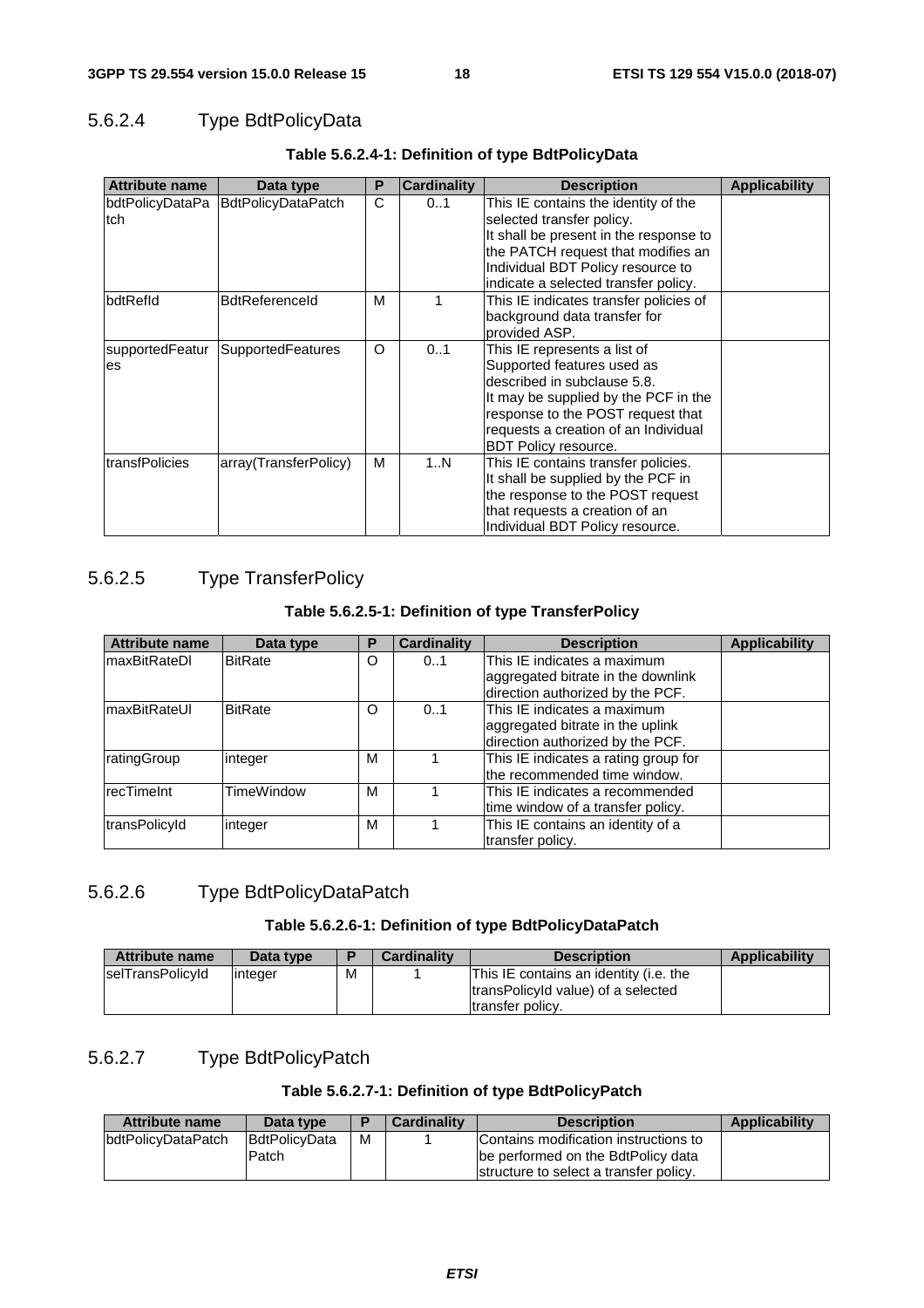### 5.6.3 Simple data types and enumerations

### 5.6.3.1 Introduction

This subclause defines simple data types and enumerations that can be referenced from data structures defined in the previous subclauses.

### 5.6.3.2 Simple data types

The simple data types defined in table 5.6.3.2-1 shall be supported.

#### **Table 5.6.3.2-1: Simple data types**

| <b>Type Name</b> | <b>Type Definition</b> | <b>Description</b>                             | <b>Applicability</b> |
|------------------|------------------------|------------------------------------------------|----------------------|
| Aspid            | string                 | This IE contains an identity of an application |                      |
|                  |                        | service provider.                              |                      |

### 5.7 Error handling

### 5.7.1 General

HTTP error handling shall be supported as specified in subclause 5.2.4 of 3GPP TS 29.500 [6].

For the Npcf\_BDTPolicyControl API, HTTP error responses shall be supported as specified in subclause 4.8 of 3GPP TS 29.501 [7]. Protocol errors and application errors specified in table 5.2.7.2-1 of 3GPP TS 29.500 [6] shall be supported for an HTTP method if the corresponding HTTP status codes are specified as mandatory for that HTTP method in table 5.2.7.1-1 of 3GPP TS 29.500 [6]. In addition, the requirements in the following subclauses shall apply.

### 5.7.2 Protocol Errors

In this Release of the specification, there are no additional protocol errors applicable for the Npcf\_BDTPolicyControl API.

### 5.7.3 Application Errors

The application errors defined for the Npcf\_BDTPolicyControl API are listed in table 5.7.3-1. The PCF shall include in the HTTP status code a "ProblemDetails" data structure with the "cause" attribute indicating the application error as listed in table 5.7.3-1.

#### **Table 5.7.3-1: Application errors**

| <b>Application Error</b>                                                                    | <b>HTTP status code</b> | <b>Description</b>                                    |  |  |
|---------------------------------------------------------------------------------------------|-------------------------|-------------------------------------------------------|--|--|
| BDT POLICY NOT FOUND                                                                        | 404 Not Found           | The HTTP request is rejected because the specified    |  |  |
|                                                                                             |                         | Individual BDT policy resource does not exist. (NOTE) |  |  |
| NOTE:<br>This application error is included in the responses to the GET and PATCH requests. |                         |                                                       |  |  |

### 5.8 Feature negotiation

The optional features in table 5.8-1 are defined for the Npcf\_BDTPolicyControl API. They shall be negotiated using the extensibility mechanism defined in subclause 6.6 of 3GPP TS 29.500 [6].

### **Table 5.8-1: Supported Features**

| <b>Feature number</b> | <b>Feature Name</b> | <b>Description</b> |
|-----------------------|---------------------|--------------------|
|                       |                     |                    |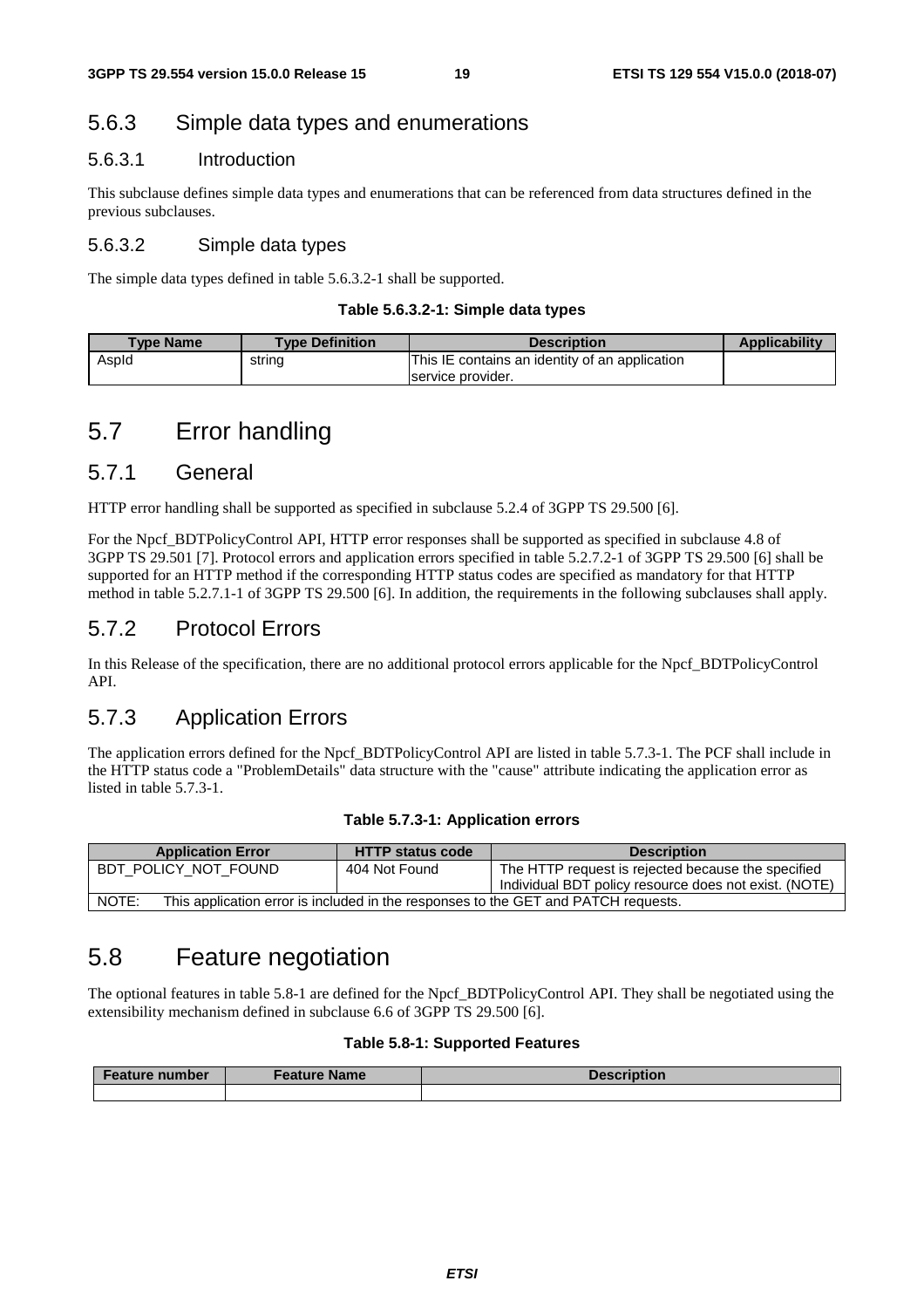## Annex A (normative): OpenAPI specification

## A.1 General

The present Annex contains an OpenAPI [10] specification of HTTP messages and content bodies used by the Npcf\_BDTPolicyControl API.

In case of conflicts between the main body of the present document and the present Annex, the information in the main body shall be applicable.

## A.2 Npcf\_BDTPolicyControl API

```
openapi: 3.0.0 
info: 
   title: Npcf_BDTPolicyControl Service API 
   version: "1.PreR15.0.0" 
   description: The Npcf_BDTPolicyControl Service is used by an NF service consumer to retrieve 
background data transfer policies from the PCF and to update the PCF with the background data 
transfer policy selected by the NF service consumer. 
# 
externalDocs: 
   description: 3GPP TS 29.554 V0.4.0, 5G System; Background Data Transfer Policy Control Service 
   url: 'http://www.3gpp.org/ftp/Specs/archive/29_series/29.554-040.zip/' 
# 
servers: 
   url: https://{apiRoot}/npcf-bdtpolicycontrol/v1
     variables: 
       apiRoot: 
         default: virtserver.3ggp5gc-sbi.com 
         description: apiRoot as defined in subclause 4.4 of 3GPP TS 29.501 excluding the https:// 
part. 
paths: 
   /bdtpolicies: 
     post: 
       requestBody: 
         description: Contains modification instructions to be performed on the existing Individual 
BDT policy resource. 
         required: true 
         content: 
           application/json: 
             schema: 
                $ref: '#/components/schemas/BdtReqData' 
       responses: 
          '201': 
           description: Background data transfer policies offered to an ASP. 
           content: 
             application/json: 
                schema: 
                  $ref: '#/components/schemas/BdtPolicy' 
# 
# Error scenarios POST 
# 
          '303': 
           description: See Other. The result of the POST request would be equivalent to the existing 
Individual BDT policy resource. The HTTP response shall contain a Location header field set to the 
URI of the existing individual BDT policy resource. 
          '400': 
           $ref: 'TS29571_CommonData.yaml#/components/responses/400' 
         '404': 
           description: Not Found. 
          '411': 
           $ref: 'TS29571_CommonData.yaml#/components/responses/411' 
          '413': 
           $ref: 'TS29571_CommonData.yaml#/components/responses/413' 
          '415': 
           $ref: 'TS29571_CommonData.yaml#/components/responses/415' 
          '500': 
           $ref: 'TS29571_CommonData.yaml#/components/responses/500' 
          '503': 
           $ref: 'TS29571_CommonData.yaml#/components/responses/503'
```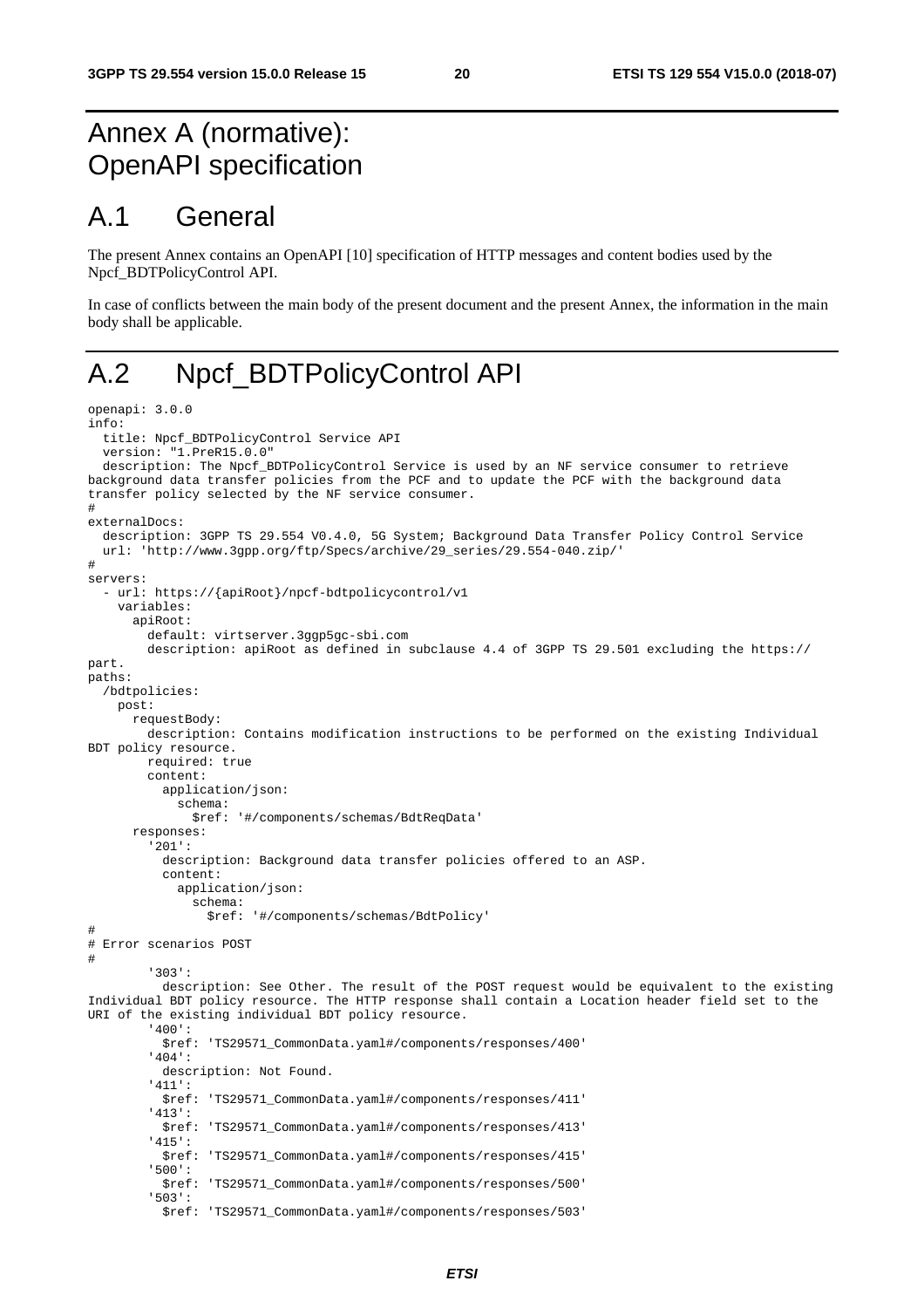```
 default: 
           $ref: 'TS29571_CommonData.yaml#/components/responses/default' 
# 
# End error scenarios POST 
# 
   /bdtpolicies/{bdtPolicyId}: 
     get: 
       parameters: 
          - name: bdtPolicyId 
           description: String identifying the individual BDT policy resource in the PCF. 
           in: path 
           required: true 
           schema: 
             type: string 
       responses: 
          '200': 
           description: Background data transfer policies offered to and selected by an ASP. 
           content: 
              application/json: 
                schema: 
                  $ref: '#/components/schemas/BdtPolicy' 
# 
# Error scenarios GET 
# 
          '400': 
           $ref: 'TS29571_CommonData.yaml#/components/responses/400' 
          '404': 
           description: Not Found. Rejected because the specified Individual BDT policy resource does 
not exist. 
           content: 
              application/problem+json: 
               schema: 
                  $ref: 'TS29571_CommonData.yaml#/components/schemas/ProblemDetails' 
          '414': 
           $ref: 'TS29571_CommonData.yaml#/components/responses/414' 
          '500': 
           $ref: 'TS29571_CommonData.yaml#/components/responses/500' 
          '503': 
           $ref: 'TS29571_CommonData.yaml#/components/responses/503' 
         default: 
           $ref: 'TS29571_CommonData.yaml#/components/responses/default' 
# 
# End error scenarios GET 
# 
     patch: 
       parameters: 
      - name: bdtPolicyId
         description: String identifying the individual BDT policy resource in the PCF. 
         in: path 
         required: true 
         schema: 
           type: string 
       requestBody: 
         description: Contains modification instruction to be performed on the BdtPolicy data 
structure to select a transfer policy. 
         required: true 
         content: 
           application/merge-patch+json: 
              schema: 
                $ref: '#/components/schemas/BdtPolicyPatch' 
       responses: 
          '200': 
           description: The Individual BDT Policy resource is modified and a representation of that 
resource is returned. 
           content: 
              application/json: 
                schema: 
                  $ref: '#/components/schemas/BdtPolicy' 
          '204': 
           description: The Individual BDT Policy resource is modified. 
# 
# Error scenarios PATCH 
# 
          '400': 
           $ref: 'TS29571_CommonData.yaml#/components/responses/400' 
          '404': 
           description: Not found. Rejected because the specified Individual BDT policy resource does 
not exist.
```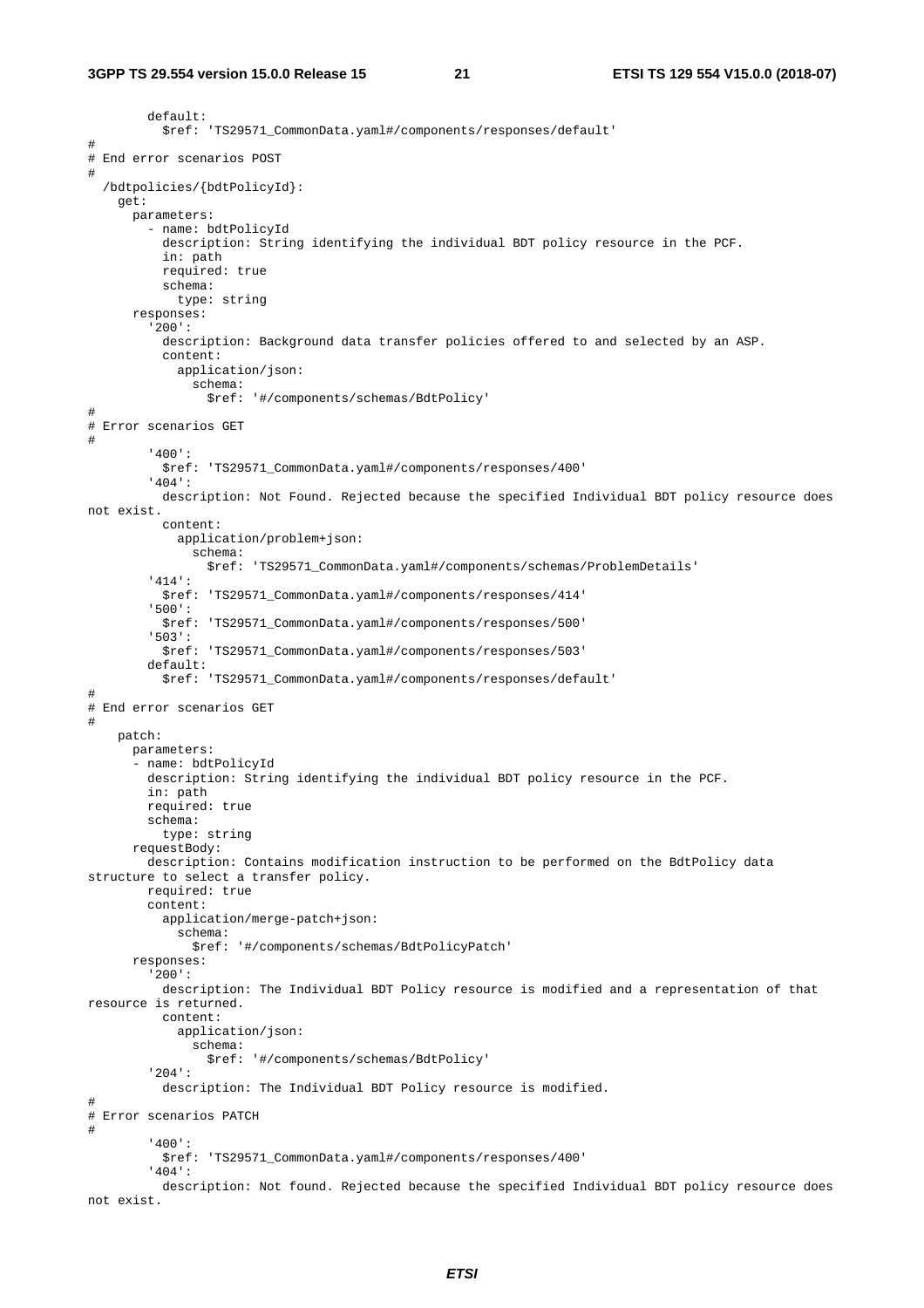```
 content: 
              application/problem+json: 
                schema: 
                  $ref: 'TS29571_CommonData.yaml#/components/schemas/ProblemDetails' 
          '411': 
           $ref: 'TS29571_CommonData.yaml#/components/responses/411' 
          '413': 
           $ref: 'TS29571_CommonData.yaml#/components/responses/413' 
          '415': 
           $ref: 'TS29571_CommonData.yaml#/components/responses/415' 
          '500': 
           $ref: 'TS29571_CommonData.yaml#/components/responses/500' 
          '503': 
           $ref: 'TS29571_CommonData.yaml#/components/responses/503' 
         default: 
           $ref: 'TS29571_CommonData.yaml#/components/responses/default' 
# 
# End error scenarios PATCH 
# 
# 
components: 
   schemas: 
# 
# Structured data types 
# 
     BdtPolicy: 
       description: Represents an Individual BDT policy resource. 
       type: object 
       properties: 
         bdtPolData: 
           $ref: '#/components/schemas/BdtPolicyData' 
         bdtReqData: 
           $ref: '#/components/schemas/BdtReqData' 
# 
     BdtReqData: 
       description: Contains service requirements for creation a new Individual BDT policy resource. 
       type: object 
       required: 
       - aspId 
       - desTimeInt 
       - numOfUes 
        - volPerUe 
       properties: 
         aspId: 
           $ref: '#/components/schemas/AspId' 
         desTimeInt: 
           $ref: 'TS29122_CommonData.yaml#/components/schemas/TimeWindow' 
         nwAreaInfo: 
           $ref: 'TS29571_CommonData.yaml#/components/schemas/NetworkAreaInfo' 
         numOfUes: 
           description: Indicates a number of UEs. 
           type: integer 
         volPerUe: 
           $ref: 'TS29122_CommonData.yaml#/components/schemas/UsageThreshold' 
         supportedFeatures: 
           $ref: 'TS29571_CommonData.yaml#/components/schemas/SupportedFeatures' 
# 
     BdtPolicyData: 
       description: Describes the authorization data of an Individual BDT policy resource. 
       type: object 
       required: 
       - bdtRefId 
        - transfPolicies 
       properties: 
         bdtRefId: 
           $ref: 'TS29122_CommonData.yaml#/components/schemas/BdtReferenceId' 
         transfPolicies: 
           description: Contains transfer policies. 
           type: array 
           items: 
              $ref: '#/components/schemas/TransferPolicy' 
           minItems: 1 
         bdtPolicyDataPatch: 
           $ref: '#/components/schemas/BdtPolicyDataPatch' 
         supportedFeatures: 
              $ref: 'TS29571_CommonData.yaml#/components/schemas/SupportedFeatures' 
# 
     BdtPolicyPatch:
```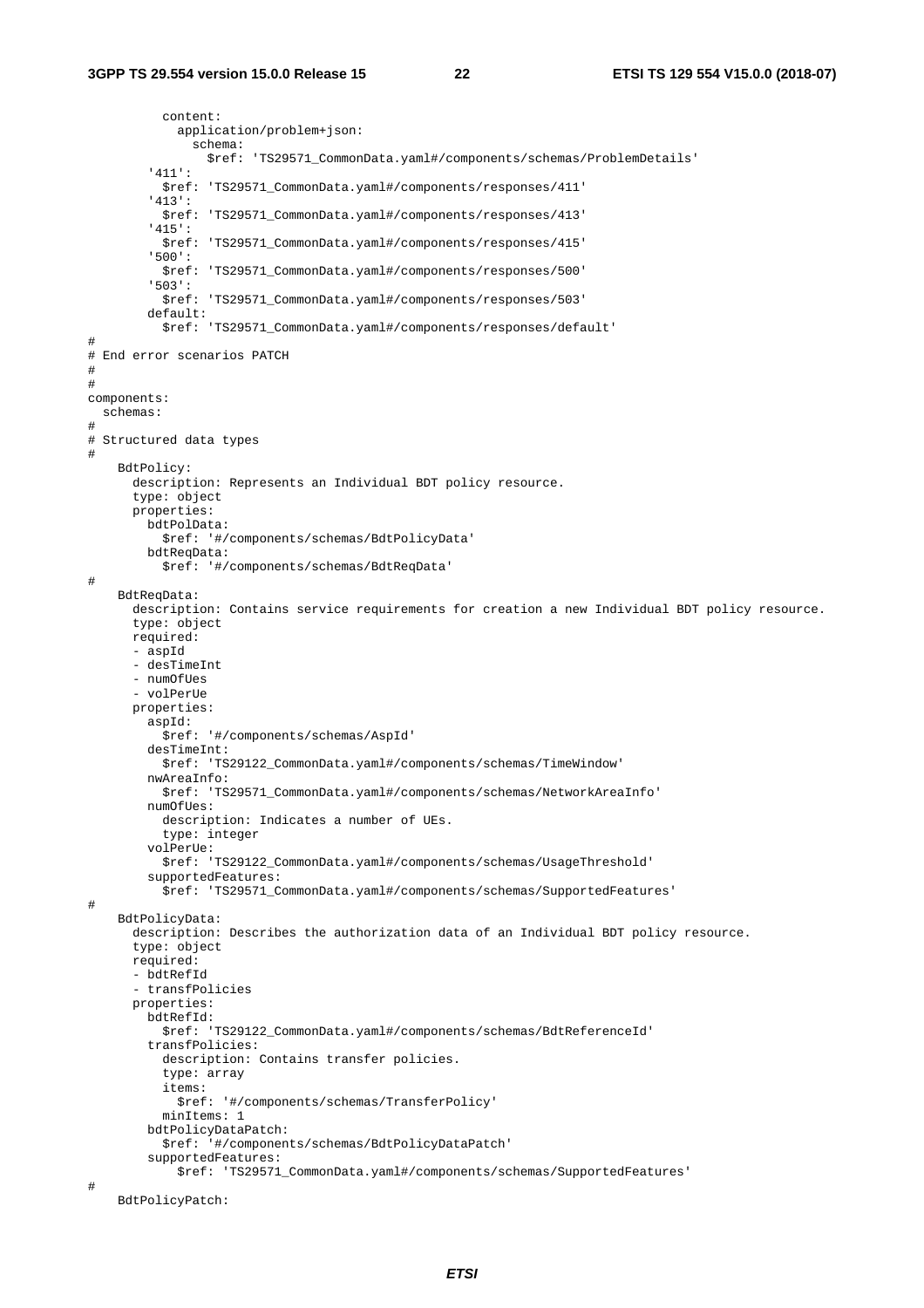#### **3GPP TS 29.554 version 15.0.0 Release 15 23 ETSI TS 129 554 V15.0.0 (2018-07)**

 description: A JSON Merge Patch body schema containing modification instruction to be performed on the BdtPolicy data structure to select a transfer policy. Adds selTransPolicyId to .<br>BdtPolicyData data structure. type: object required: - bdtPolData properties: bdtPolData: \$ref: '#/components/schemas/BdtPolicyDataPatch' # BdtPolicyDataPatch: description: Contains selected transfer policy. type: object required: - selTransPolicyId properties: selTransPolicyId: description: Contains an identity (i.e. transPolicyId value) of the selected transfer policy. type: integer # TransferPolicy: description: Describes a transfer policy. type: object required: - ratingGroup - recTimeInt - transPolicyId properties: maxBitRateDl: \$ref: 'TS29571\_CommonData.yaml#/components/schemas/BitRate' maxBitRateUl: \$ref: 'TS29571\_CommonData.yaml#/components/schemas/BitRate' ratingGroup: description: Indicates a rating group for the recommended time window. type: integer recTimeInt: \$ref: 'TS29122\_CommonData.yaml#/components/schemas/TimeWindow' transPolicyId: description: Contains an identity of a transfer policy. type: integer # # Simple data types # AspId: description: Contains an identity of an application service provider. type: string # #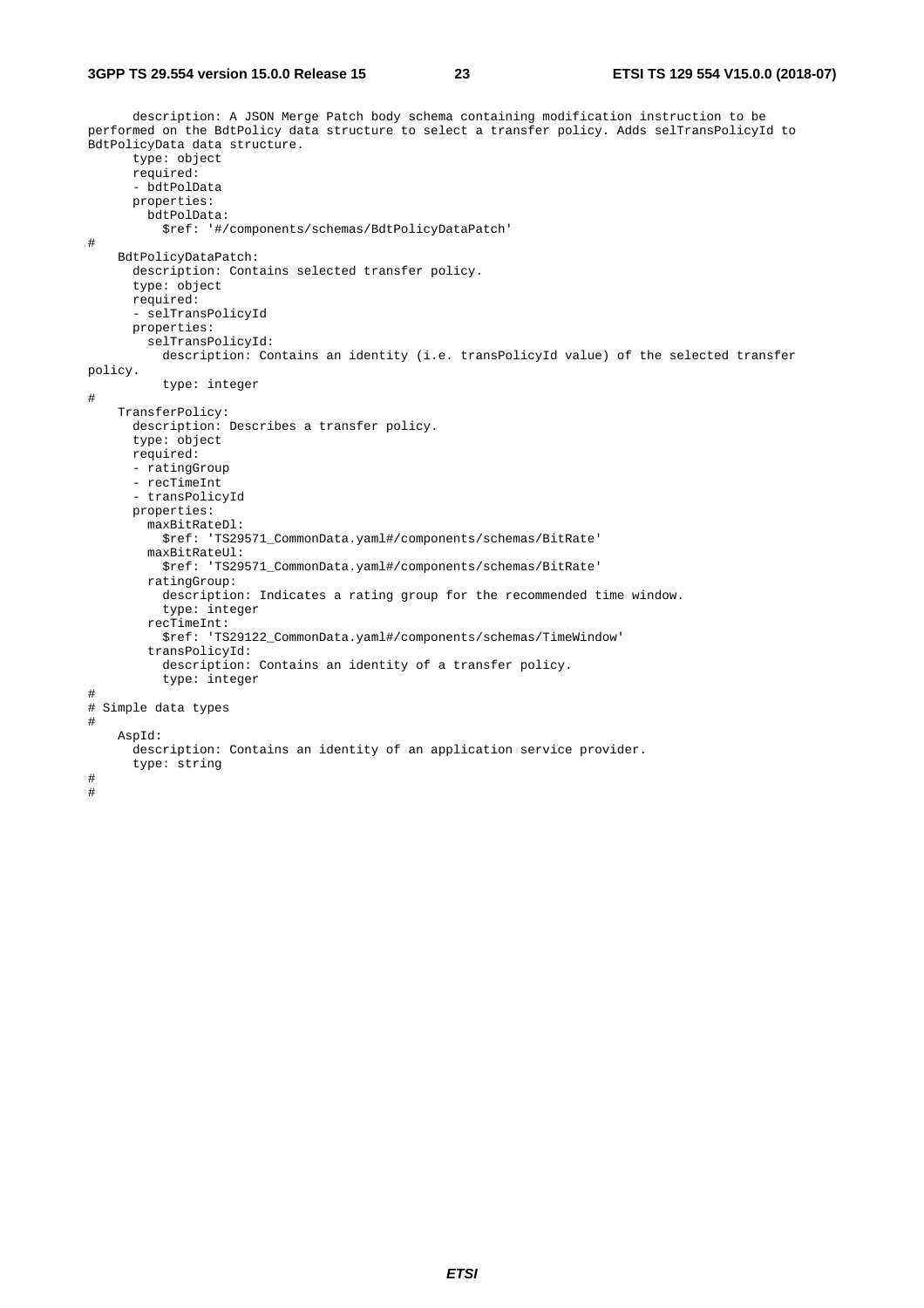## Annex B (informative): Change history

| <b>Change history</b> |        |                        |           |           |  |                                                                                                                                                                                                     |            |
|-----------------------|--------|------------------------|-----------|-----------|--|-----------------------------------------------------------------------------------------------------------------------------------------------------------------------------------------------------|------------|
| Date                  | TSG#   | <b>TSG Doc.</b>        | <b>CR</b> | Rev   Cat |  | <b>Subject/Comment</b>                                                                                                                                                                              | <b>New</b> |
|                       |        |                        |           |           |  |                                                                                                                                                                                                     | version    |
| 2018-01               |        |                        |           |           |  | TS skeleton.                                                                                                                                                                                        | 0.0.0      |
| 2018-01               | CT3#94 | C <sub>3</sub> -180369 |           |           |  | Inclusion of C3-180188 agreed in CT3#94.                                                                                                                                                            | 0.1.0      |
| 2018-03               | CT3#95 | C3-181376              |           |           |  | Inclusion of documents agreed in CT3#95:<br>C3-181055, C3-181091, C3-181268, C3-181269,<br>C <sub>3</sub> -181270.                                                                                  | 0.2.0      |
| 2018-04               | CT3#96 | C <sub>3</sub> -182524 |           |           |  | Inclusion of documents agreed in CT3#96:<br>C3-182048, C3-182428, C3-182427, C3-182051,<br>C3-182052, C3-182053, C3-182429, C3-182454,<br>C3-182430, C3-182232.                                     | 0.3.0      |
| 2018-06               | CT3#97 | C <sub>3</sub> -183915 |           |           |  | Inclusion of documents agreed in CT3#97:<br>C3-183241, C3-183280, C3-183289, C3-183291,<br>C3-183292, C3-183297, C3-183298, C3-183562,<br>C3-183563, C3-183564, C3-183565, C3-183714,<br>C3-183869. | 0.4.0      |
| 2018-06               | CT#80  | CP-181028              |           |           |  | TS sent to plenary for approval                                                                                                                                                                     | 1.0.0      |
| 2018-06               | CT#80  | CP-181028              |           |           |  | TS approved by plenary                                                                                                                                                                              | 15.0.0     |